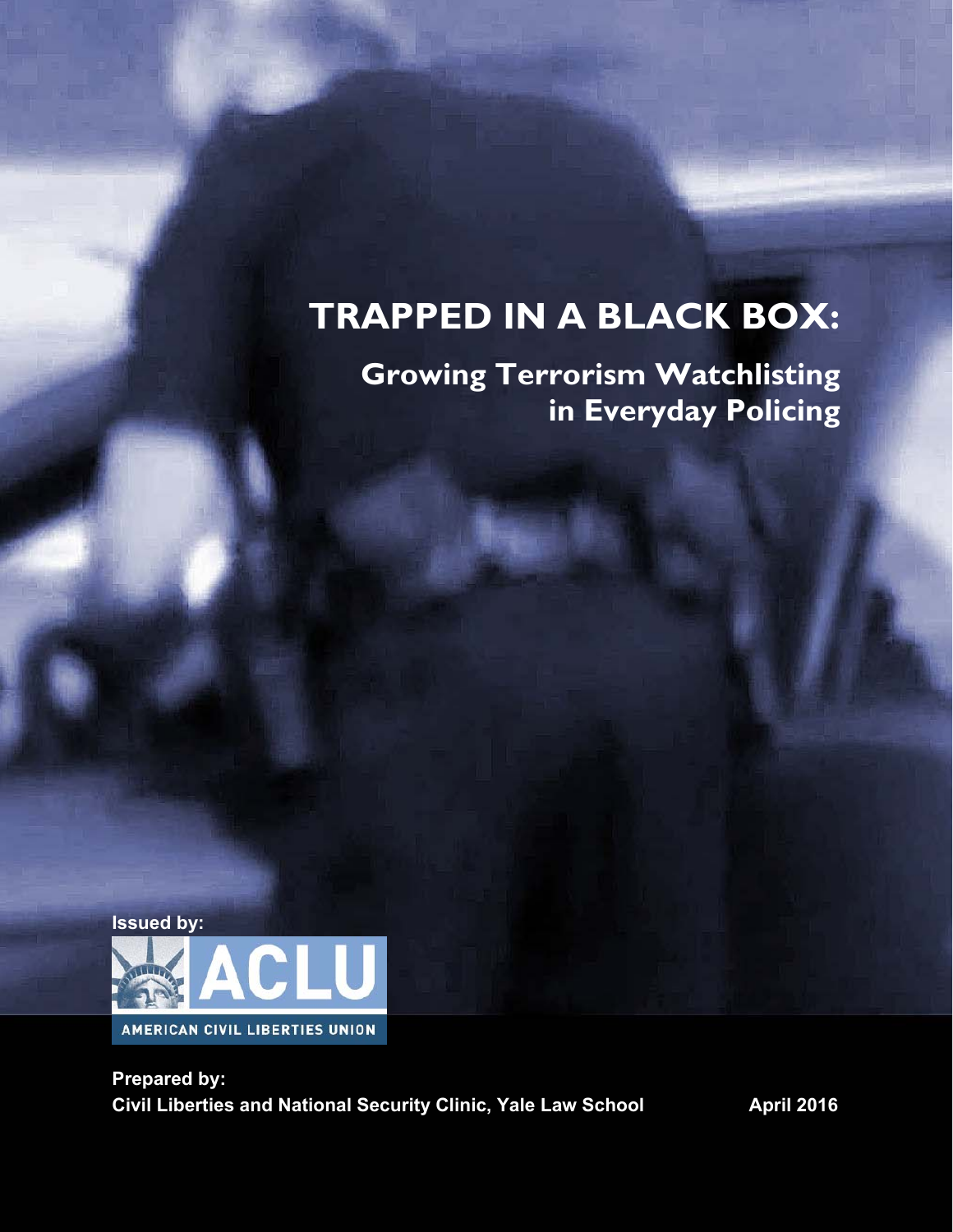## **TABLE OF CONTENTS**

| I.              |  |
|-----------------|--|
| П.              |  |
| Ш.              |  |
| A.              |  |
| <b>B.</b>       |  |
| IV.             |  |
| A.              |  |
| <b>B.</b>       |  |
| V.              |  |
| A.              |  |
| <b>B.</b>       |  |
| $\mathcal{C}$ . |  |
| VI.             |  |
|                 |  |
|                 |  |

The cover was designed by Alice A. Wang and uses an image modified from a video by allDGoodNamesRtaken (https://www.youtube.com/watch?v=jVV5E5aK\_r8), available under a Creative Commons Attribution license.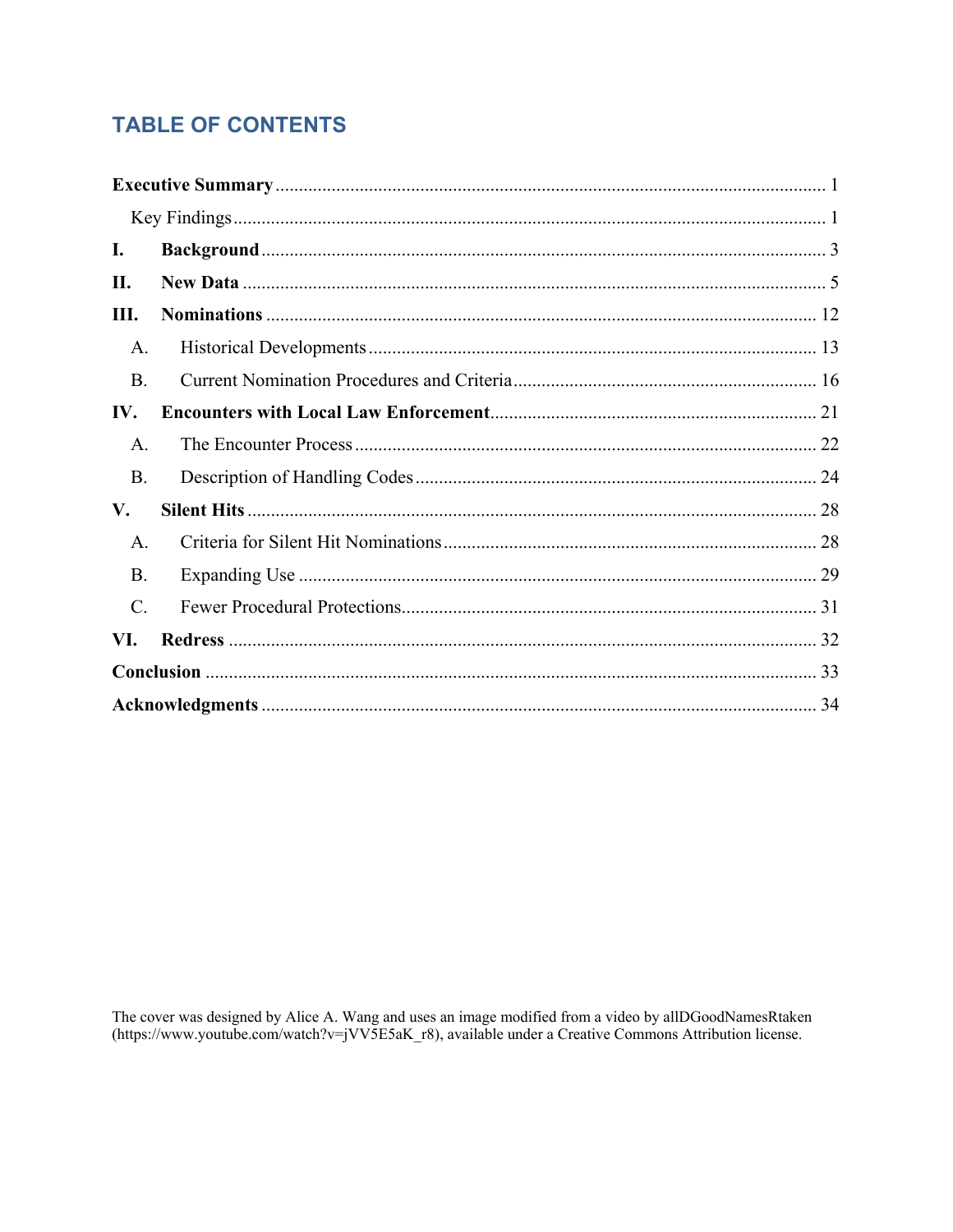#### **EXECUTIVE SUMMARY**

In the last fifteen years, the U.S. government has drastically expanded a consolidated watchlisting system that includes hundreds of thousands of individuals based on secret evidence. Some parts of that system have drawn significant attention, including the No Fly List composed of individuals who are barred from flying to, from, or over U.S. airspace—and, to a lesser extent, the Selectee List—composed of individuals who are subjected to additional screening and questioning every time they seek to board an airplane. Yet a key component of the watchlisting system has received far less scrutiny: the Known or Suspected Terrorist (KST) File, which is maintained by the FBI and is accessible to federal, state, and local law enforcement entities nationwide through the National Crime Information Center (NCIC).

The KST File is a successor to what was known until 2009 as the Violent Gangs and Terrorist Organizations File (VGTOF). Whereas VGTOF contained fewer than 10,000 terrorismrelated entries in 2003, KST contains hundreds of thousands of entries today. To be sure, law enforcement agencies have a legitimate interest in coordinating efforts to locate people for whom arrest warrants are outstanding. Today, though, KST is part of a vast system of domestic surveillance of people whom law enforcement labels suspect based on vague and loose criteria, with serious constitutional and privacy implications for those who are included in the File. Such individuals may be stigmatized as potential terrorists and are vulnerable to increased law enforcement scrutiny, often without knowing that they are on a secret watchlist, and without a meaningful way to confirm or contest their inclusion.

The ACLU obtained information from the FBI about its VGTOF/KST File through a Freedom of Information Act (FOIA) request and subsequent lawsuit. Although much about the current size and operation of KST remains secret from the public, the more than 13,000 pages we now have, covering a five-year period from December 2003 to December 2008, offer key insights into the workings of this sprawling government database. Further information we analyze in this report came from another FOIA suit brought by the Electronic Privacy Information Center, inspector general reports, and the government's Watchlisting Guidance leaked to the media in August 2014.

This report presents an analysis of the most important findings from these documents and other resources, which raise serious concerns about the fairness, accuracy, and effectiveness of the KST File.

#### **Key Findings**

*The number of individuals tracked by the VGTOF/KST File has increased exponentially.* From just over 13,000 entries in 2003, VGTOF ballooned to 272,198 entries in 2008, and KST is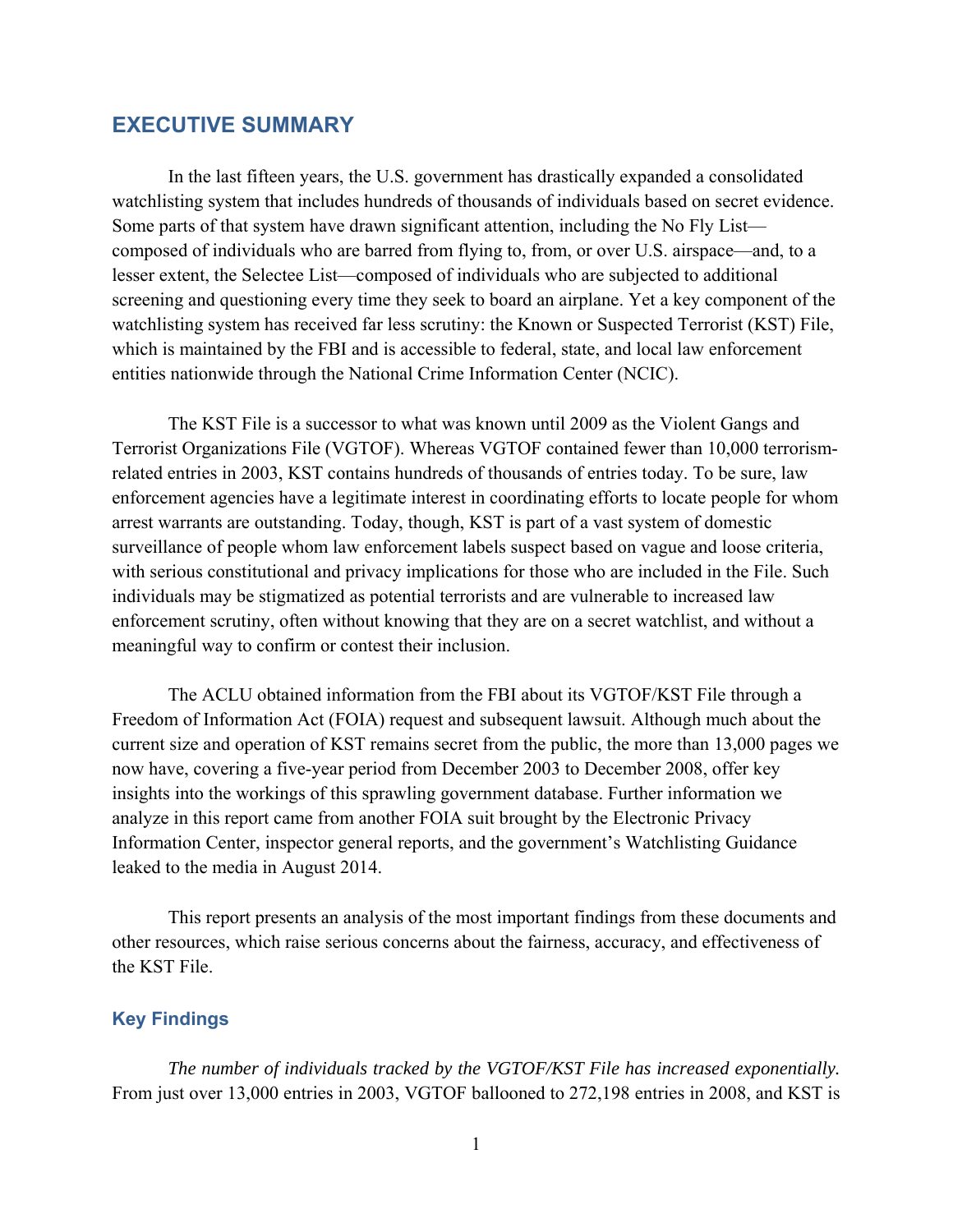likely far larger today. Such dramatic growth does not reflect a commensurate increase in terrorist activity inside the United States during that time. In fact, terrorist activity in the United States since 2001 has been historically low and declining. Rather, the watchlist's growth appears to result from a combination of the FBI's decision to loosen the requirements for inclusion in the watchlist and the FBI's shift in focus from federal law enforcement to domestic intelligence gathering.

*The documents raise serious questions about the accuracy of many of the records in the VGTOF/KST File.* The FOIA documents indicate that the FBI long lacked sufficient safeguards for new entries to the File, increasing the risk that innocent individuals would be placed in it and retained there indefinitely. Although the process has become more centralized over time, the current system lacks adequate substantive oversight for existing entries and utilizes a low "reasonable suspicion" evidentiary standard that is subject to numerous exceptions.

*The primary purpose of the VGTOF/KST File is not law enforcement, but the surveillance and tracking of individuals for indefinite periods.* It would be legitimate for law enforcement to create a list of individuals for whom arrest warrants have been issued, but such individuals constitute a minuscule percentage of the overall number of records in the File. Police encounters with others in the File almost never result in arrest and are not intended to do so. Rather, the encountering officer is instructed to relay information about the watchlisted individual to the FBI without revealing to the individual that she has been watchlisted or that such information is being gathered or communicated. That information can include anything that the officer might glean during the encounter, such as vehicle information, travel plans and history, and the identities and other details of family members and companions.

*The FBI and other government agencies use "silent hits" to track encounters with a watchlisted person without alerting frontline law enforcement officers.* During such encounters, the FBI receives an automatic notification of the encounter, while the frontline officer's search of the individual's name and biometric information yields no indication of the individual's watchlisted status. FBI documents from 2009 showed that use of the "silent hit" system became increasingly widespread, and such routine use underscores that the KST File is principally a domestic intelligence-gathering tool, not a means of locating and apprehending criminals.

*Redress for individuals who are erroneously placed in the KST File is essentially nonexistent.* The FBI's longstanding policy is neither to confirm nor deny that an individual is on a terrorism watchlist. Unlike those on the No Fly List or the Selectee List, whose status on a watchlist becomes clear when they are prevented from boarding a flight or are continually subjected to additional screening, those in the KST File are unlikely to receive such de facto notice. Law enforcement officers who have access to the watchlist may learn that the government considers a person a terrorism suspect during traffic stops or in other contexts, but in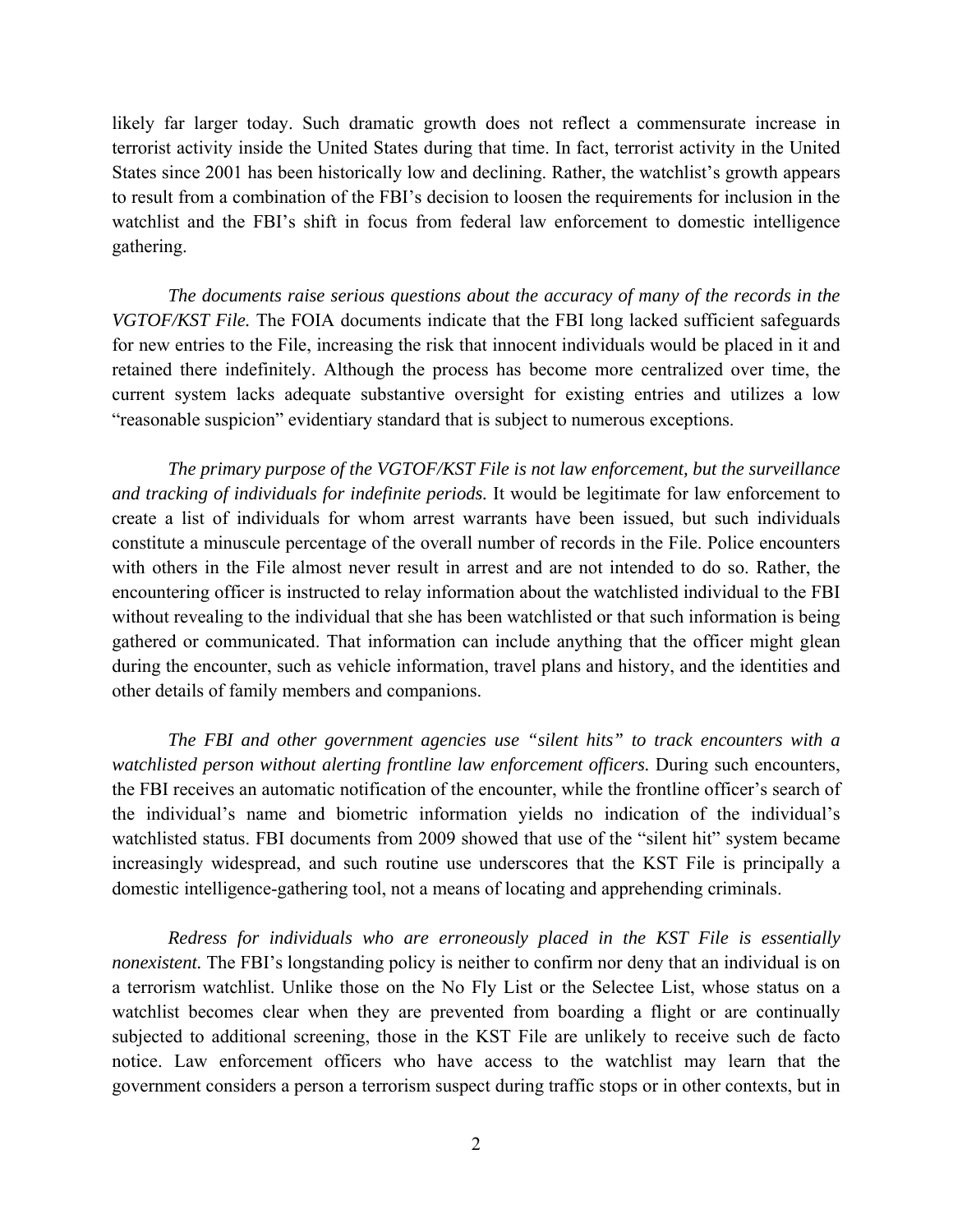order not to alert individuals to the possibility of a pending investigation, the officers are instructed not to reveal to the individuals that they are on a terrorist watchlist. Even if, as often happens, individuals come to suspect that they have been placed in the KST File, the FBI has not instituted a process through which they can contest that placement and clear their names. The KST File is essentially a black box—an opaque and expanding accumulation of names.

\* \* \*

Disseminating potentially erroneous, inaccurate, or outdated information on an everexpanding population of watchlisted individuals to hundreds of thousands of law enforcement officers nationwide stigmatizes those individuals as potential terrorists and exposes them to a heightened risk of unwarranted scrutiny or investigation by police. Additionally, leaked documents show that American Muslim communities are disproportionately watchlisted, further eroding those communities' trust in law enforcement. Finally, a sprawling database with a low, exception-ridden standard for inclusion is not an effective one: in attempting to track so many individuals, law enforcement resources are diverted from actual security threats. Congress and the executive branch should institute much-needed reforms to address these concerns.

## **I. BACKGROUND**

The VGTOF/KST File is part of a constellation of federal terrorism watchlists linked to the FBI's Terrorist Screening Database (TSDB). The TSDB contains sensitive but unclassified terrorist identity information such as names, dates of birth, photographs, iris scans, and fingerprints.<sup>1</sup> It was created in September 2003 by presidential directive with the goal of integrating several separate terrorist watchlists maintained by different agencies into one central repository.<sup>2</sup>

The entity within the FBI that is tasked with managing the TSDB is the Terrorist Screening Center (TSC). TSC is "the U.S. government's consolidation point for known and suspected terrorist watchlist information, both foreign and domestic."<sup>3</sup> Names are added to the TSDB through the nomination process, which begins with a law enforcement or intelligence agency (see Figure 1). All nominations from these source agencies are sent to and reviewed by either the FBI or the National Counterterrorism Center (NCTC), a part of the Office of the

<sup>&</sup>lt;sup>1</sup> Decl. Christopher M. Piehota at 2-3, Am. Civil Liberties Union of Washington v. U.S. Dep't of Justice, No. C09-0642RSL (W.D. Wash. Mar. 24, 2011), ECF No. 46-1.

<sup>2</sup> *Id.* at 1-2.

<sup>&</sup>lt;sup>3</sup> Decl. David Hardy–Part 1 of 4, at 10, ACLU of Washington v. U.S. Dep't of Justice, No. C09-0642RSL (W.D. Wash. June 18, 2010), ECF No. 39-2.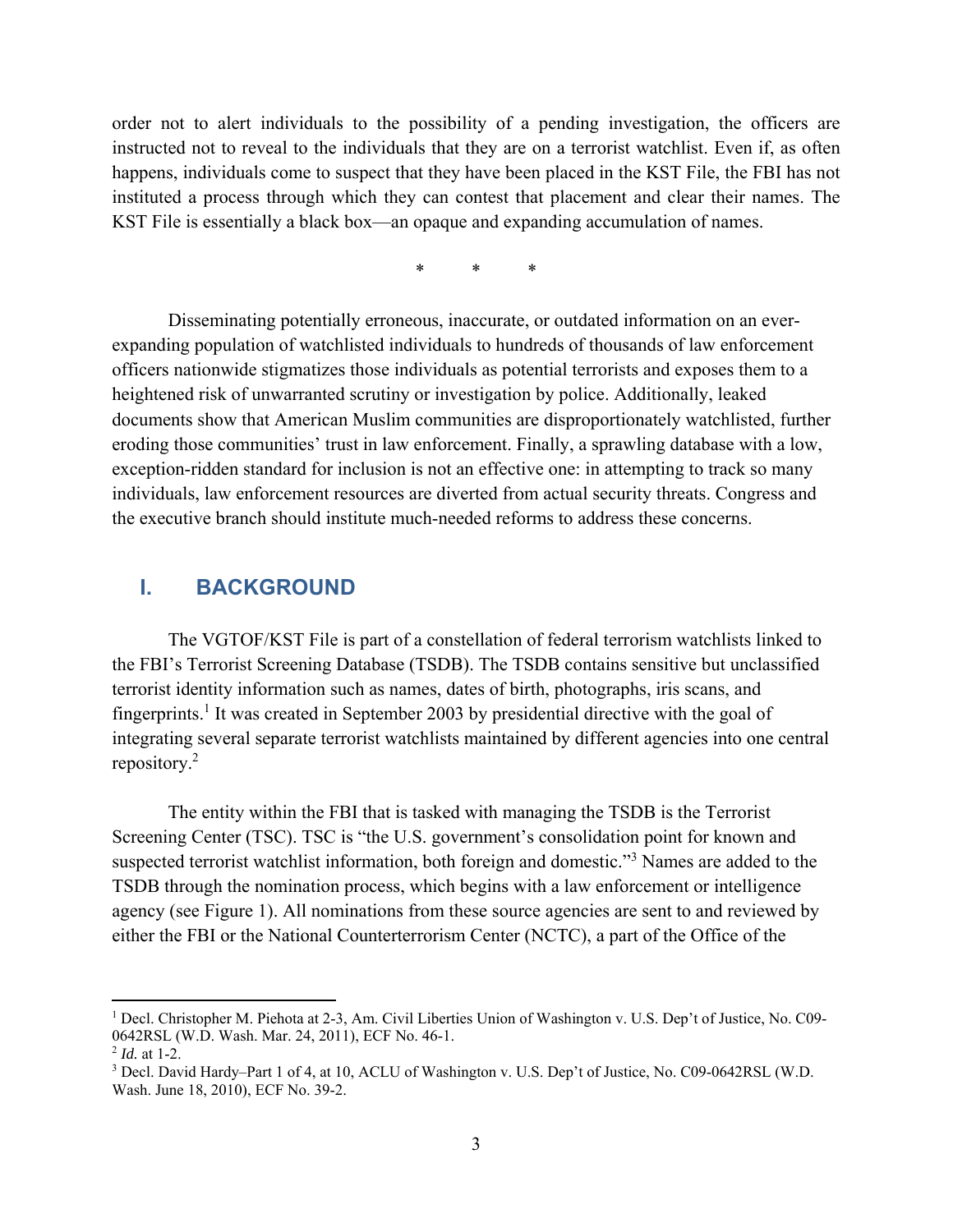Director of National Intelligence, before being forwarded to the TSC for inclusion in the TSDB.<sup>4</sup> Nominations of individuals suspected of involvement in domestic terrorism are reviewed by the FBI, and nominations of individuals suspected of involvement in international terrorism are reviewed by the NCTC.<sup>5</sup>





Although the FBI is the reviewing agency for domestic terrorism nominations, it can also be the source agency for both domestic and international terrorism nominations. Such nominations begin when an FBI field office submits a nomination form to the Terrorist Review and Examination Unit (TREX), the FBI headquarters unit that processes watchlist nominations resulting from open FBI investigations.<sup>6</sup> TREX reviews these nominations and sends domestic terrorism nominations directly to the TSC, while international terrorism nominations are forwarded to the NCTC.<sup>7</sup> The NCTC processes these nominations into its own database, the Terrorist Identities Datamart Environment (TIDE), and then feeds the names to the TSC, which enters them into the TSDB as well.<sup>8</sup>

<u>.</u>

<sup>4</sup> OFFICE OF THE INSPECTOR GEN., U.S. DEP'T OF JUSTICE, AUDIT REPORT NO. 14-16, AUDIT OF THE FEDERAL BUREAU OF INVESTIGATION'S MANAGEMENT OF TERRORIST WATCHLIST NOMINATIONS (2014), at 1, 3 [hereinafter 2014 OIG REPORT]. 5 *Id.* Domestic and international terrorism are distinguished primarily by whether the activities take place within the

territorial jurisdiction of the United States. *See Definitions of Terrorism in the U.S. Code*, FED. BUREAU OF INVESTIGATION, http://www.fbi.gov/about-us/investigate/terrorism/terrorism-definition (last visited Jan. 5, 2016). 6 2014 OIG REPORT, *supra* note 4, at 8. 7 *Id.* at 9.

<sup>8</sup> *Id*. The TIDE database is prohibited from containing purely domestic terrorism information. *Id.*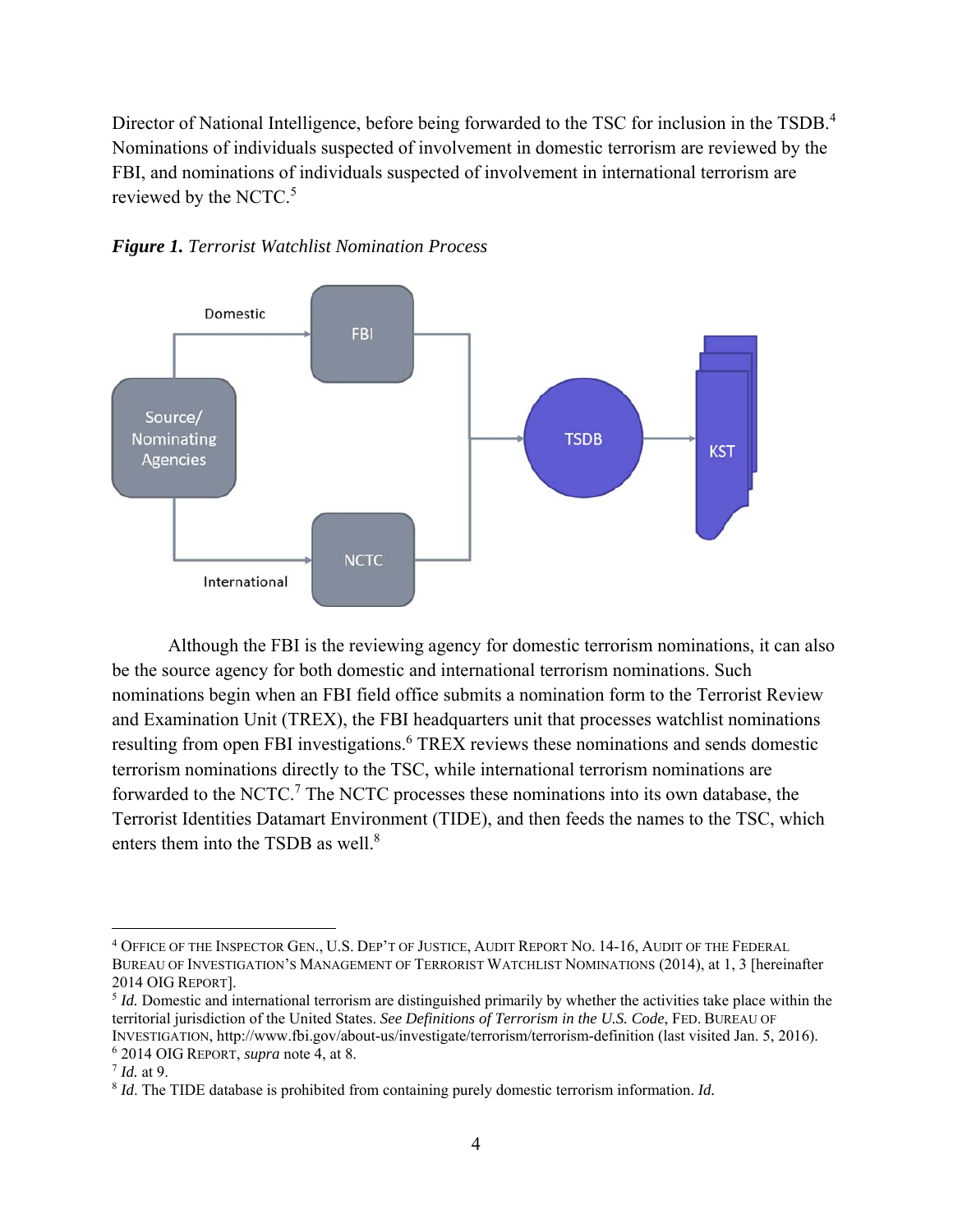Once a name has been entered into the TSDB, it is fed into other screening databases,  $9$ such as the No Fly List (a list of individuals who are prevented from boarding a commercial aircraft for travel into or out of the United States or over U.S. airspace) and Selectee List (a list of individuals who are subjected to heightened screening at airports whenever they seek to board an airplane); the TSA's Secure Flight program (used to conduct pre-flight watchlist screening of passengers); the State Department's Consular Lookout and Support System (CLASS) (used to screen visa and passport applications); Customs and Border Protection's TECS Database, which customs officers use to screen individuals at points of entry;<sup>10</sup> and VGTOF/ KST, which is accessible to law enforcement agencies across the United States through the National Crime Information Center (NCIC).<sup>11</sup> Information from the TSDB is also shared with more than a dozen other countries.12

As discussed further below, the criteria for nominations to the TSDB and to VGTOF/KST are vague, overbroad, and encompass innocent and First Amendment-protected conduct.

## **II. NEW DATA**

The ACLU's FOIA litigation revealed the following information about VGTOF/KST File from 2003 to 2008:

- The total number of records in VGTOF/KST increased drastically from 2003 to 2008, undergoing a growth of nearly 2,000 percent. The total number of records continuously increased in this period except for one brief decline in late 2006.
- The vast majority of records were related to suspected international terrorism and were processed through the NCTC and the TSC.
- Military detainee entries and entries nominated by FBI legal attachés increased steadily from mid-2003 through the end of 2008.

 $\overline{a}$ 

 $\frac{9}{10}$  *Id.* at 85-86.

<sup>&</sup>lt;sup>11</sup> In August 2009, VGTOF was separated into the Gang File and the Known or Suspected Terrorist, or KST, file. *Id.* at 85. NCIC is a nationwide information system that provides the law enforcement community with information on various law enforcement data.  $Id$ . at 85 n.127.

<sup>&</sup>lt;sup>12</sup> OFFICE OF THE INSPECTOR GEN., U.S. DEP'T OF HOMELAND SECURITY, NO. OIG-09-64, ROLE OF THE NO FLY AND SELECTEE LISTS IN SECURING COMMERCIAL AVIATION (2009), at 16.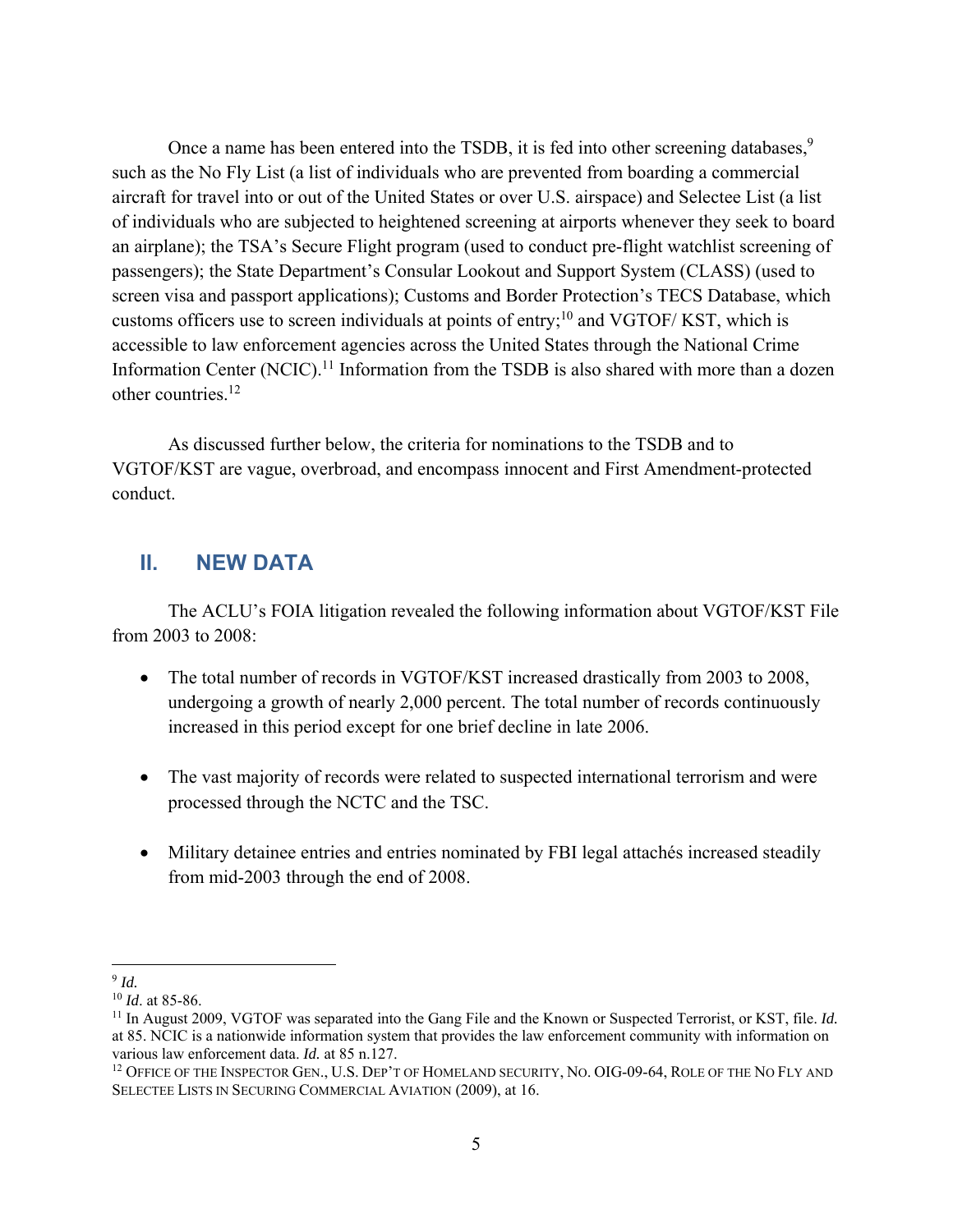Large fluctuations in the data suggest that there were problems with data management and prompt review. Furthermore, there were more than 2,500 faulty records labeled "Unable to Identify" from 2006 to 2007, most of which subsequently became identified as "Unknown"—meaning that the government did not know if the individual was suspected of domestic or international terrorism using its vague and over broad criteria.

#### *Total VGTOF Records*

 The total number of records in the VGTOF database increased dramatically over the relevant period (see Figure 2). The total increased from under 13,054 records in December 2003 to 272,198 records by December 2008, an approximately 2,000 percent growth over only a fiveyear period. This number includes both regular and silent hit entries (described in Section V). Even by the most conservative estimate, this means an addition of 259,144 new records to the database in a period of five years—an average of 142 new records per day.





 $\overline{a}$ 

In addition to the steady and high rate of increase, the total number of records was also characterized by large fluctuations. In May 2005, the total spiked to more than 270,000, only to decrease again to previous levels in the following month. This was likely the result of "VGTOF Refresh," a major clean-up initiative which deleted 7,264 records, modified and updated 113,000 records, and added 12,474 records that had been previously rejected from the VGTOF database.13 It is unclear, however, how and why the number decreased again precipitously in the next month, June 2005.<sup>14</sup>

<sup>&</sup>lt;sup>13</sup> FED. BUREAU OF INVESTIGATIONS, FBI NOMINATIONS & VGTOF TRAINING (2008), No. NCIC-VGTOF-8345 [hereinafter FBI NOMINATIONS & VGTOF TRAINING].

 $\frac{1}{4}$  One change that occurred in June 2005 was that the TSDB was connected to the NCIC in near-real time. Prior to this change, the TSC only added, but did not modify or delete, records into the VGTOF database. *Id.* It is possible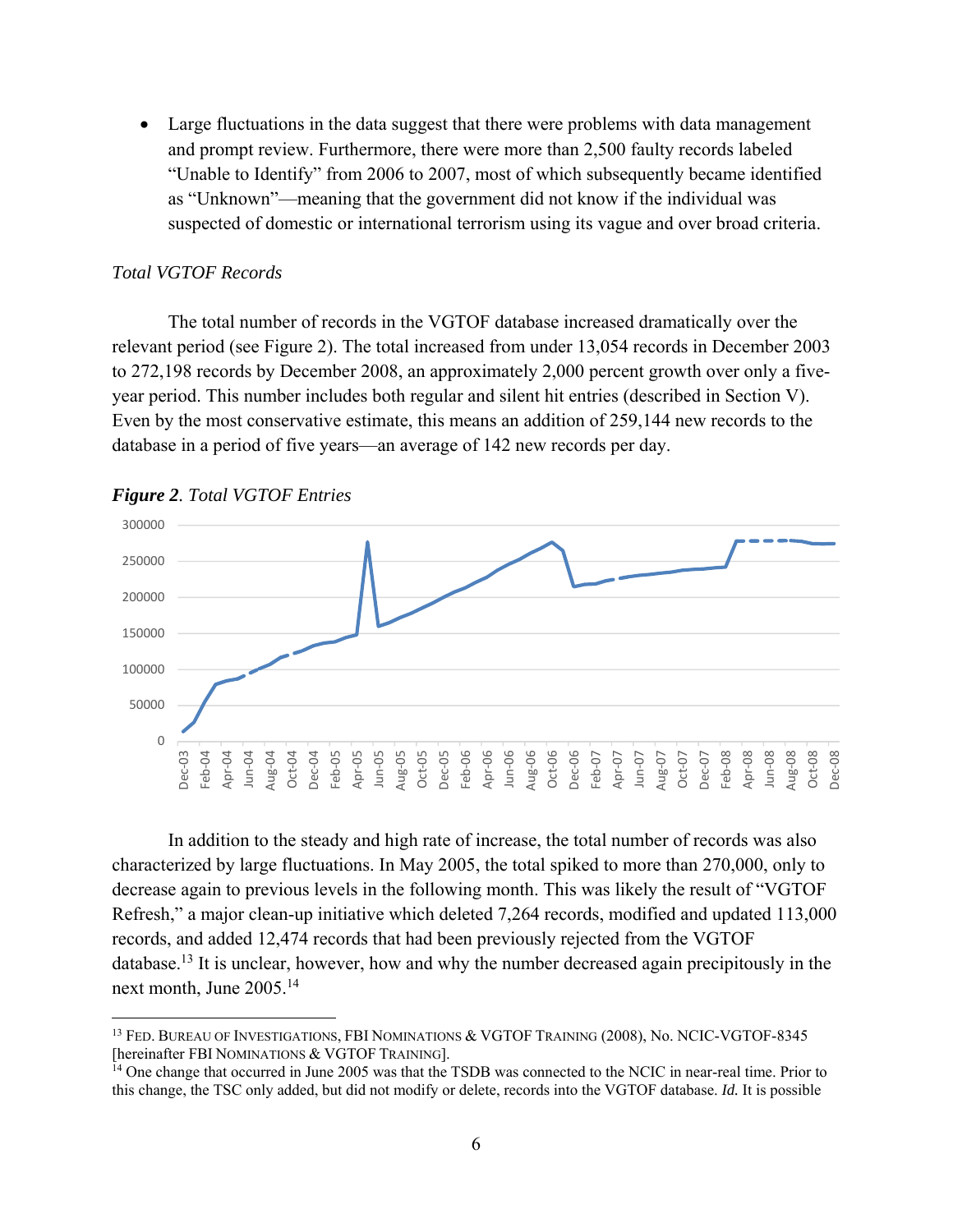These fluctuations in the number of total records in VGTOF suggest flaws in the data management. The addition or deletion of large numbers of records from the database indicates either that records were not inputted promptly and thus dumped into the system in bulk at a later date, or that a large number of records were not properly removed from VGTOF when they should have been, resulting in their wholesale removal later. This indicates the likely presence of false positives—individuals who should have been removed but whose records remained in the system—at any given time over this period.

#### *Suspected Gang-Related versus Suspected Terrorism-Related Entries*

From late 2003 to early 2004, the number of suspected terrorism entries underwent a dramatic increase, from over 9,000 to more than 50,000 (see Figure 3). This is especially notable when compared to the number of suspected gang entries, which remained steady over this period. The growth in suspected terrorism entries from December 2003 on is likely because of the establishment of the TSC, which began operating that month.<sup>15</sup> Although VGTOF contained both suspected gang and terrorism information, these data show that the dramatic growth in the size of the database in the last decade is due to the expansion of the suspected terrorism records, which quickly outstripped the suspected gang-related records.



*Figure 3. Suspected Gang-Related versus Suspected Terrorism Entries* 

that this real-near-time connectivity allowed for some records to be deleted, but a roughly 130,000 reduction seems too high to be explained by this change.

<sup>&</sup>lt;sup>15</sup> OFFICE OF THE INSPECTOR GEN., U.S. DEP'T OF JUSTICE, AUDIT REPORT NO. 05-27, REVIEW OF THE TERRORIST SCREENING CENTER (2005), at 39 [hereinafter 2005 OIG REPORT]. The first data point for TSC-entered data in the FOIA documents also appeared in December 2003.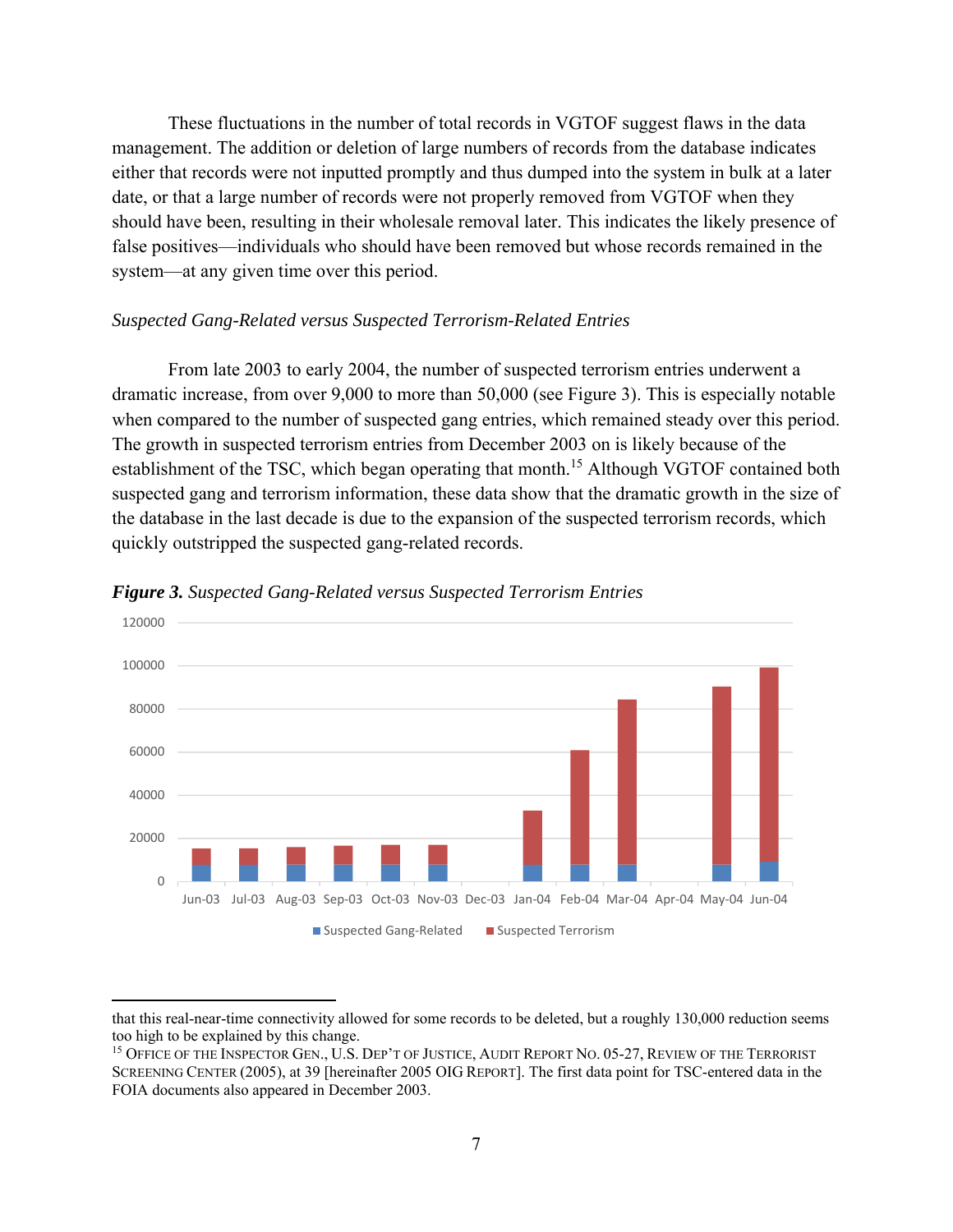#### *Domestic versus International Entries*

The number of international entries vastly outstripped the number of domestic entries. Domestic entries hovered steadily around 500 or 600 entries for the duration of the period from November 2004 to November 2008 (see Figure 4). Fluctuations in the total number of entries in the database seems to be attributable to variations in the number of international entries, as they follow the same pattern.



*Figure 4. Domestic versus International Entries* 

#### *Nominating or Processing Entities*

1

The FBI's records categorize entries as either TSC records or FBI Field Office records. The precise definitions for these categorizations are unclear, but the vast majority of VGTOF's records were categorized as TSC records, while only a small number were categorized as FBI Field Office records. Thus, the growth of the total number of records in VGTOF closely tracked the growth of records from the TSC (see Figure 5).

The number of records categorized as having come from FBI Field Offices grew from below 2,000 in February 2003 to over 12,000 by August 2006, a six-fold increase (see Figure 6). This number underwent a dramatic change in August 2004, when it plummeted to double digits, where it stayed until it shot back up to approximately the previous levels in February 2006. The drastic reduction in August 2004 is the result of a change which rescinded FBI Field Offices' ability to effect changes directly in the VGTOF database for suspected terrorism records.<sup>16</sup> After that date, only TREX and TSC, along with limited entities within the FBI's Criminal Justice

<sup>16</sup> FBI NOMINATIONS & VGTOF TRAINING, No. NCIC-VGTOF-8345, *supra* note 13.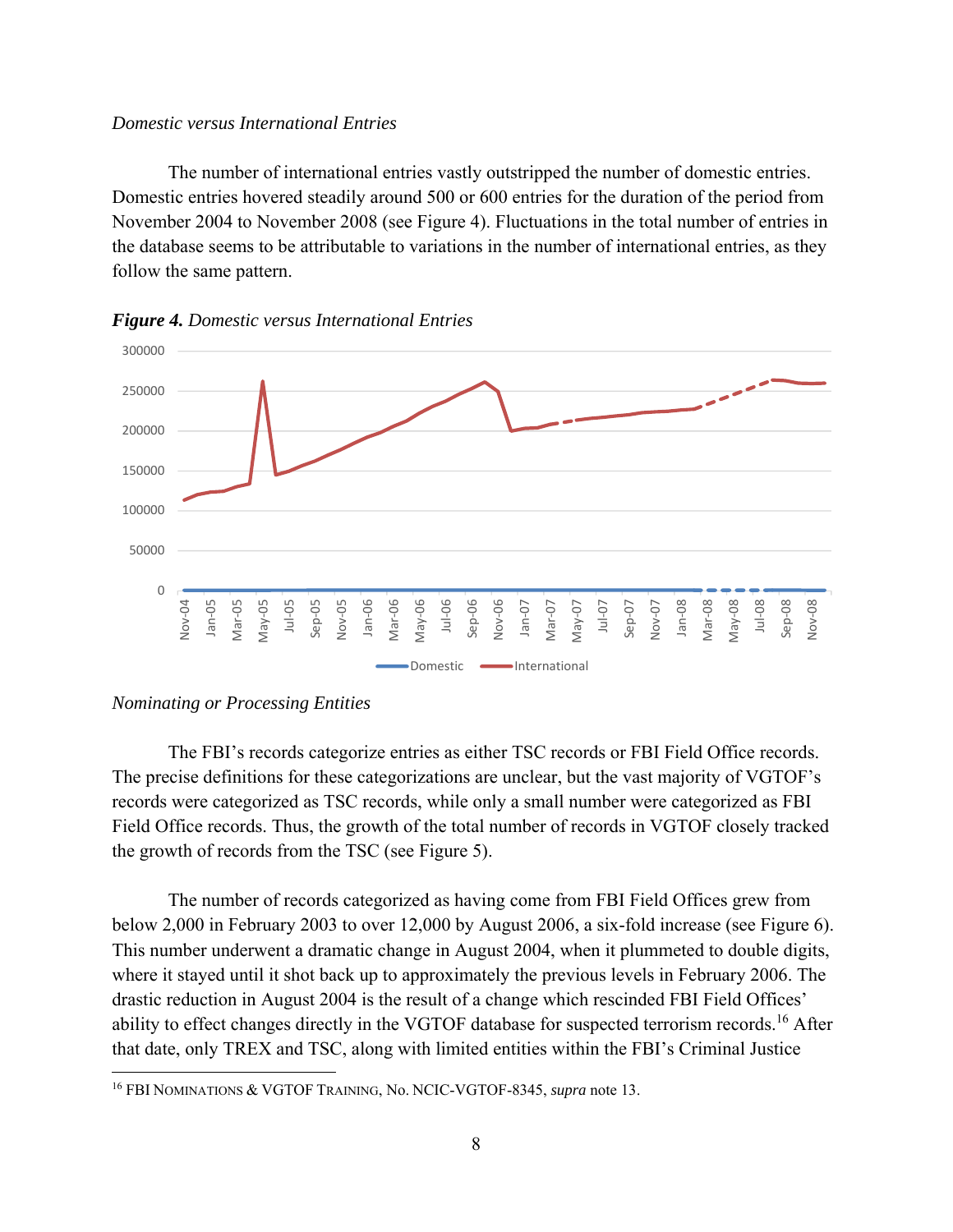Information Services Division (CJIS), had the ability to add, modify, and delete terrorism records in the VGTOF database.17 It is unclear what prompted the dramatic increase in February 2006.



*Figure 5. Regular18 Entries from TSC* 





The data obtained through FOIA also reveal the number of records entered by the NCTC compared to other entities (see Figure 7). Throughout the FOIA period, the majority of records in VGTOF were entered by NCTC, and the proportion of NCTC-entered records grew over time.

 $17$  *Id.* 

<sup>&</sup>lt;sup>18</sup> "Regular" entries do not include silent hit entries, which are discussed below in Section V.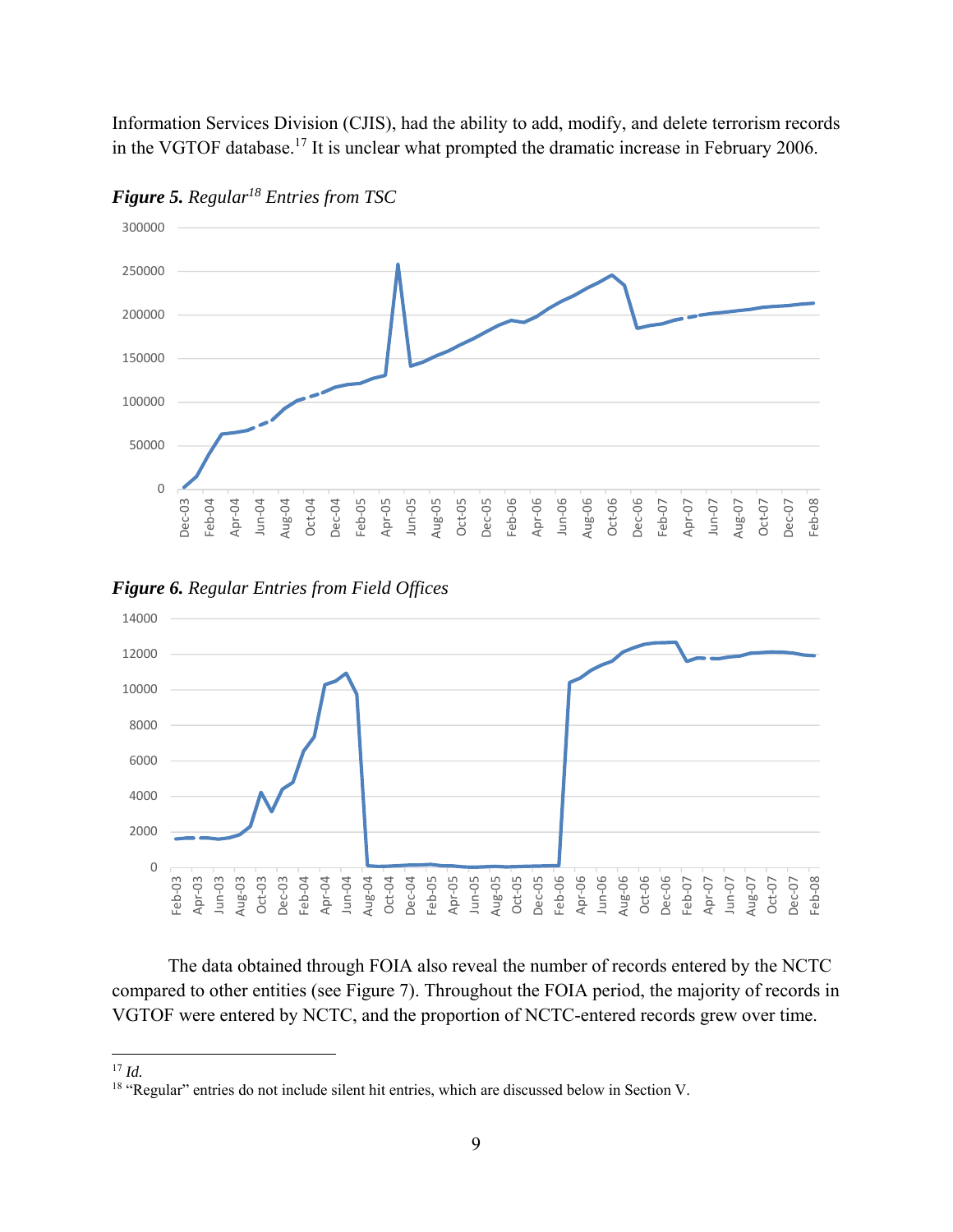From August 2005 to December 2008, 85 to 95 percent of all international records were entered by NCTC. This percentage increased over time, likely as the result of NCTC consolidating its status as the main unit for processing international entries.<sup>19</sup>



*Figure 7. NCTC-Entered versus Non-NCTC-Entered Entries* 

1

During the period covered by the FOIA request, the VGTOF database also contained entries of U.S. military detainees and individuals nominated by FBI legal attachés. U.S. military detainees included individuals who were detained in Afghanistan, Guantanamo Bay, Pakistan, and Iraq. The FBI began collecting detainees' fingerprints in Afghanistan in  $2002<sup>20</sup>$  For these military detainee records, the Department of Defense (DOD), rather than the FBI, made the determination that the individuals were suspected terrorists based on its own criteria, and DOD was considered the nominating agency.<sup>21</sup> After increasing steadily from mid-2003 to mid-2005, the number of military detainee entries stabilized at around 14,000 (see Figure 8).

*Military Detainees and Legal Attachés* 

<sup>&</sup>lt;sup>19</sup> For example, TREX previously had a practice of directly creating entries for suspected international terrorists in VGTOF but ceased this practice in May 2008, instead sending the entries to the NCTC. Communication from Nat'l Sec. Branch to Counterterrorism, Re: Priority FBI IT Nominations Terrorist Screening Center (May 5, 2008), No. NCIC-VGTOF-10894; *see* OFFICE OF THE INSPECTOR GEN., U.S. DEP'T OF JUSTICE, AUDIT REPORT NO. 07-41, FOLLOW-UP AUDIT OF THE TERRORIST SCREENING CENTER (2007), at 18-19 [hereinafter 2007 OIG REPORT]. <sup>20</sup> OFFICE OF THE INSPECTOR GEN., U.S. DEP'T OF JUSTICE, AUDIT REPORT NO. 09-25, THE FEDERAL BUREAU OF INVESTIGATION'S TERRORIST WATCHLIST NOMINATION PRACTICES (2009), at xx [hereinafter 2009 OIG REPORT]. 21 *Id.* By October 2008, the Department of Defense assumed responsibility for directly nominating detainees to the watchlist via the standard channels, rather than submitting them indirectly through the FBI's Criminal Justice Information Services (CJIS) Division. *Id.* at xxi.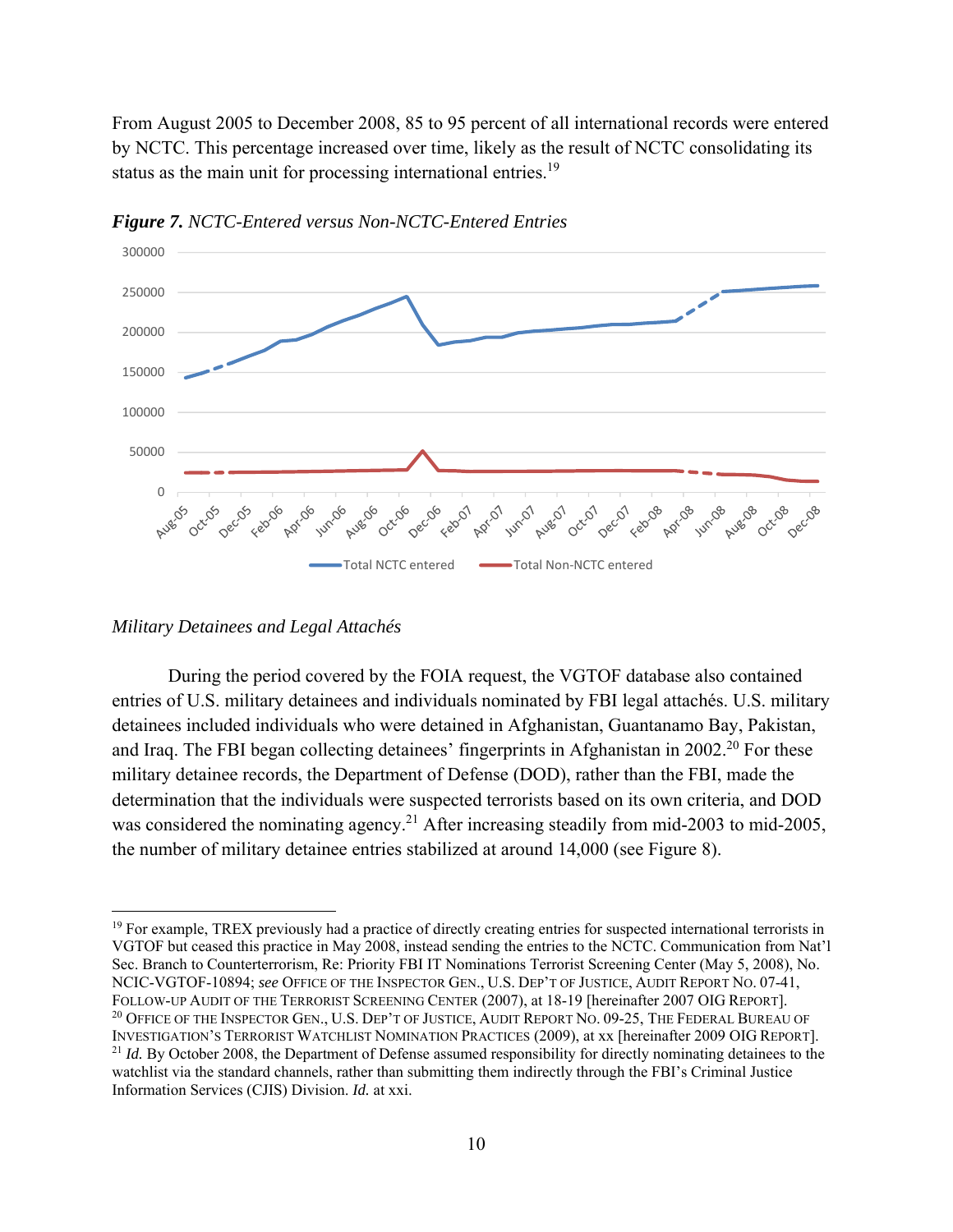

*Figure 8. Military Detainee Entries*

Legal attachés are representatives of the FBI in foreign countries whose primary mission is to maintain relationships with the foreign country's principal law enforcement agencies.<sup>22</sup> Entries resulting from nominations by FBI legal attachés increased steadily over the period from mid-2003 through late 2008, from fewer than 60 to over 800 records (see Figure 9). In general, the number of locations from which such entries originated also increased over this time period. In its 2009 review, the Office of the Inspector General raised concerns that many legal attaché entries had limited or no derogatory information supporting them and the FBI often conducted little or no independent analysis of the entries before forwarding them to the NCTC.<sup>23</sup>



*Figure 9. Legal Attaché Entries*

<sup>22</sup> *Testimony*, FED. BUREAU OF INVESTIGATION, http://www.fbi.gov/news/testimony/the-fbi2019s-legal-attacheprogram (last visited Jan. 5, 2016).

<u>.</u>

<sup>23 2009</sup> OIG REPORT, *supra* note 20, at xxii.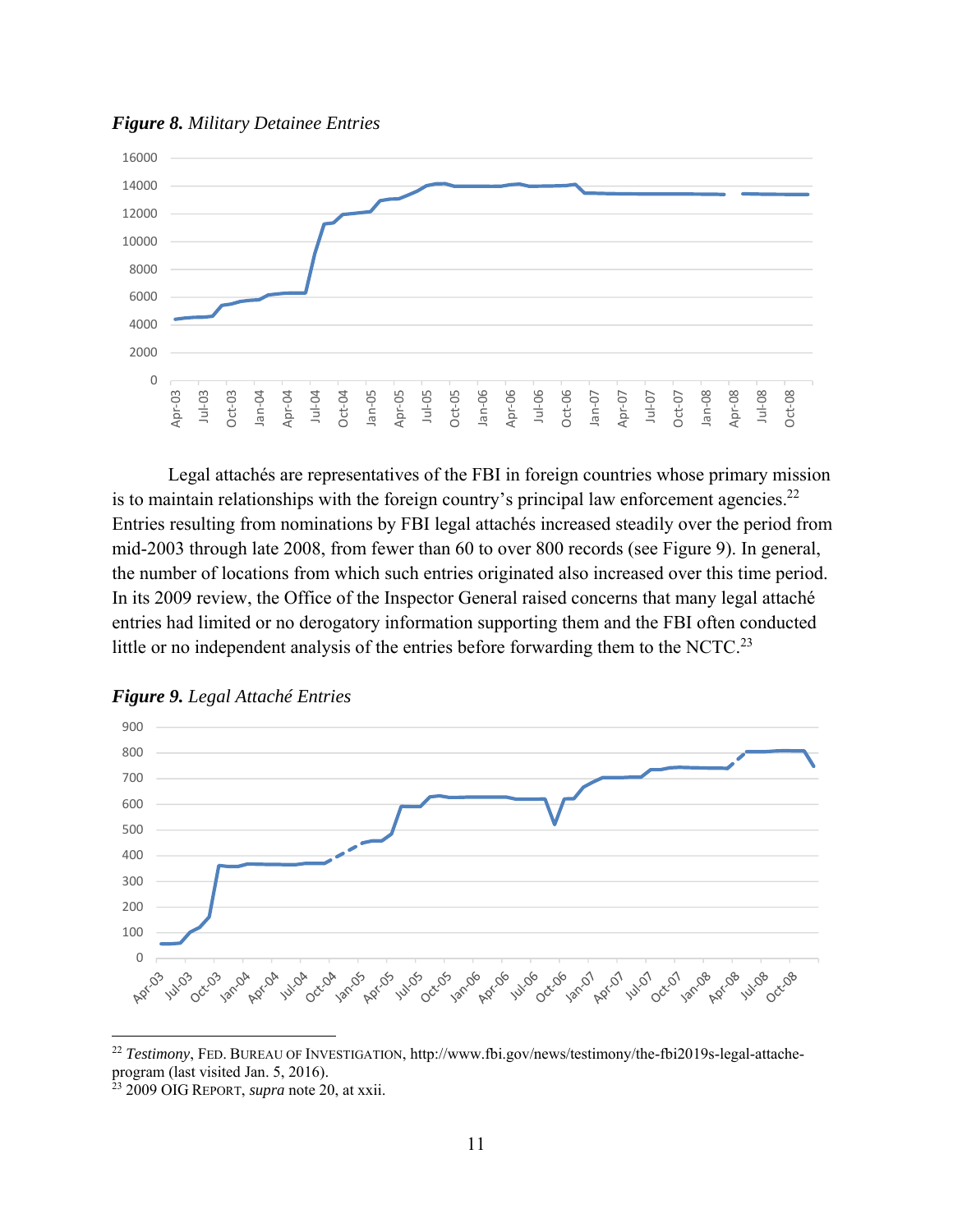#### *Unknown and Unidentifiable Records*

 Sets of records labeled as "Unknown" and "Unidentifiable" illustrate the extent to which the VGTOF database potentially contains flawed records. "Unknown" non-silent hit records are those that are not coded as domestic or international because that information is unknown. Another classification is "Unable to Identify," the meaning of which is unclear from the documents.

 The number of "Unable to Identify" records, initially in the hundreds in early 2006, increased more than tenfold in August 2006, hitting a peak of more than 2,500 records (see Figure 10). In August 2007, it appears that nearly 2,000 records were moved from the "Unable to Identify" category to the "Unknown" category. It is unclear how and why this change occurred, and whether and how the missing information was recovered for these categories to make them qualify for the "Unknown" category. In any case, these data show that at any time from mid-2006 to mid-2008, between 2,000 and 3,000 records were incomplete and potentially faulty entries.





## **III. NOMINATIONS**

Information obtained from the ACLU's FOIA litigation, along with publically available documents and reviews from the U.S. Department of Justice's Office of the Inspector General,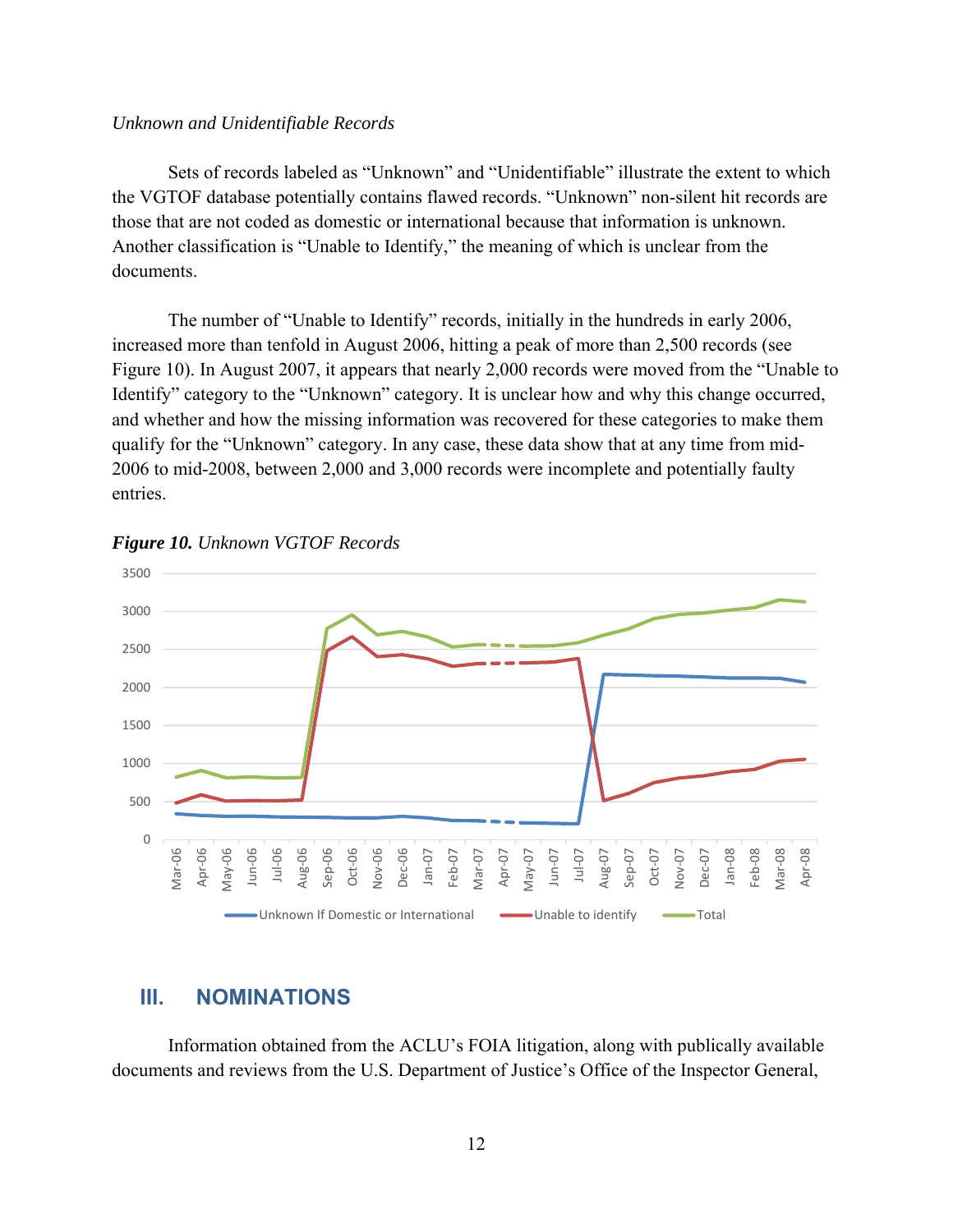yielded the following conclusions on how the nomination and removal processes have developed over time.

- The procedure for nominating names for VGTOF/KST has become more centralized over time.
- In the meantime, the criteria for inclusion in the watchlist have become less concrete and less specific.
- What has been revealed regarding current practices suggests haphazard applications of vague standards to a variety of entries without regular oversight. During the initial nomination and review process, it is likely that some entries that did not meet the threshold nomination criteria were nevertheless entered into the watchlist.

## **A. Historical Developments**

#### *VGTOF – Early Process (1990s-2004)*

 $\overline{a}$ 

The VGTOF database became operational as a file within the NCIC in 1995.<sup>24</sup> Prior to the September 11 attacks, the database had never been used for counterterrorism purposes,  $2^5$ although it contained nomination procedures for both suspected gang members and terrorism suspects alike. Documents governing the use of the file during that period suggest that any originating agency, be it a local law enforcement agency or an FBI office, could make either type of entry.<sup>26</sup> Under this system, the originating officer could enter two types of information into VGTOF: group entries (entries of suspected gang or terrorist organizations) and individual member entries (which would be tied to a gang or terrorist organization).<sup>27</sup>

The NCIC Operating Manual for this period defined terrorist organizations as organizations that use force or violence in patterns of conduct with an aim to "intimidate or coerce a government, civilian population, or segment thereof, in furtherance of political or social objectives."28 The Manual also specified that terrorist group entries should be "the smallest

<sup>&</sup>lt;sup>24</sup> Communication from Assistant Dir., FBI Criminal Investigative Div., to Special Agents in Charge and Legal Attachés (Mar. 25, 1996), No. NCIC-VGTOF-11653.

<sup>&</sup>lt;sup>25</sup> Statement of Michael Kirkpatrick, Assistant Dir., FBI CJIS Div., CJIS Advisory Policy Board Minutes (June 5-6, 2002), No. NCIC-VGTOF-4269.

<sup>&</sup>lt;sup>26</sup> NCIC 2000 Violent Gang and Terrorist Organization File (VGTOF) (Dec. 1999), at 3, 9. It does not appear there were any restrictions for what kinds of originating agencies can input entries, as long as the entry contains all the mandatory fields (header, message key, ORI identifier, group name, subgroup name, and point of contact). Many additional fields are "free text" and can include miscellaneous information. *Id.* at 4-5. <sup>27</sup> *Id.* at 1.

<sup>28</sup> NCIC 2000 Operating Manual: Violent Gang and Terrorist Organization (VGTOF) File (Dec. 1999) ¶ 1.2.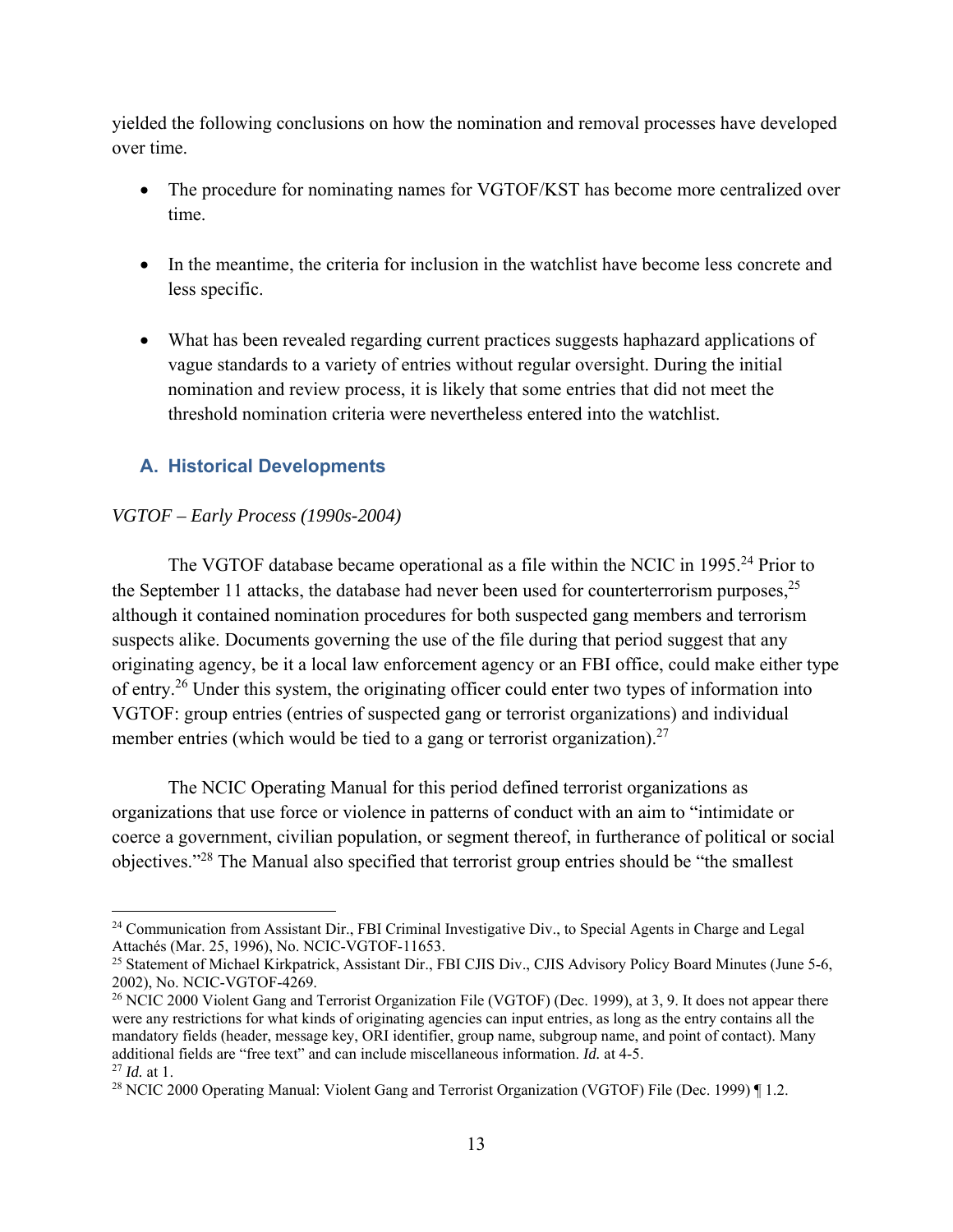identifiable segment, cell, or division which has been documented to be engaged or preparing to engage in qualifying terrorist activity."29

For individual member entries, the NCIC Manual provided the same criteria for suspected terrorists and suspected gang members: the individual either must have admitted to membership at the time of arrest or incarceration, or must satisfy two items on a composite list of indicators, including identification by a third party (either proven reliable or corroborated), observation by the originating law enforcement officer that the individual frequents the area near or associates with a group or affects the attire or markings of the group, or admission *after* arrest or incarceration that the individual is a member.<sup>30</sup> The individual entries could also contain caution and medical codes such as "Armed and Dangerous," "Violent Tendencies," and "Heart Condition."31

Until at least July 2003, it appears that local law enforcement may have been able to enter information into VGTOF; the FOIA production revealed records labeled "Local Law Enforcement" entries, although it appears that they may only have been able to enter gangrelated records, not terrorism-related records.<sup>32</sup> Even after a policy change requiring all information to be input by the TSC, state and local law enforcement officers could submit names for nomination to local FBI Joint Terrorism Task Force centers, which then transmitted the nominations to FBI Headquarters for review.<sup>33</sup> Because records could remain in the database for years, some of the locally nominated names may have remained in the database long after the FBI phased out local officials' nominating capabilities.<sup>34</sup>

#### *Centralization within FBI Headquarters (2004-2008)*

The VGTOF nomination procedure became more centralized in August 2004, when the FBI eliminated field offices' ability to add names to the VGTOF database directly.<sup>35</sup> Instead,

 $\overline{a}$ <sup>29</sup> *Id.* ¶ 1.3.

 $30$  *Id.*  $\overline{9}$  9.2.

 $31$  *Id.*  $\hat{=}$  10.6. It is not clear if and how these supplemental identifiers are regulated; the manual only lists logistical procedures for entry, not substantive criteria.

<sup>32</sup> *See* VGTOF Totals as of 7/31/2003, No. NCIC-VGTOF-8212. These "Local Law Enforcement Entries" were separate from, and appeared alongside, "FBI Field Office Entries." However, the data contained disclaimers stating, "Local law enforcement has not entered any Terrorist subject records—CTAs have entered some test records and this count also includes records entered by Legats." *Id*. In July 2003, 107 terrorism-related records are labeled "Local Law Enforcement Entries," the only month for which a positive number appears (the number in June 2003 was zero and the category ceased appearing after July 2003). *Id.* 

<sup>&</sup>lt;sup>33</sup> Communication from CJIS Programs Dev. Section/Glob. Initiatives Unit to CJIS and Counterterrorism, Re: National Crime Information Center Technical and Operational Update (Nov. 7, 2005), No. NCIC-VGTOF-6886. <sup>34</sup> For example, at the time of the policy change rescinding FBI local office entry powers, the record owners conducted "no type of qualify [sic] review." FBI NOMINATIONS & VGTOF TRAINING, No. NCIC-VGTOF-8345, *supra* note 13.

 $35 \dot{d}$ .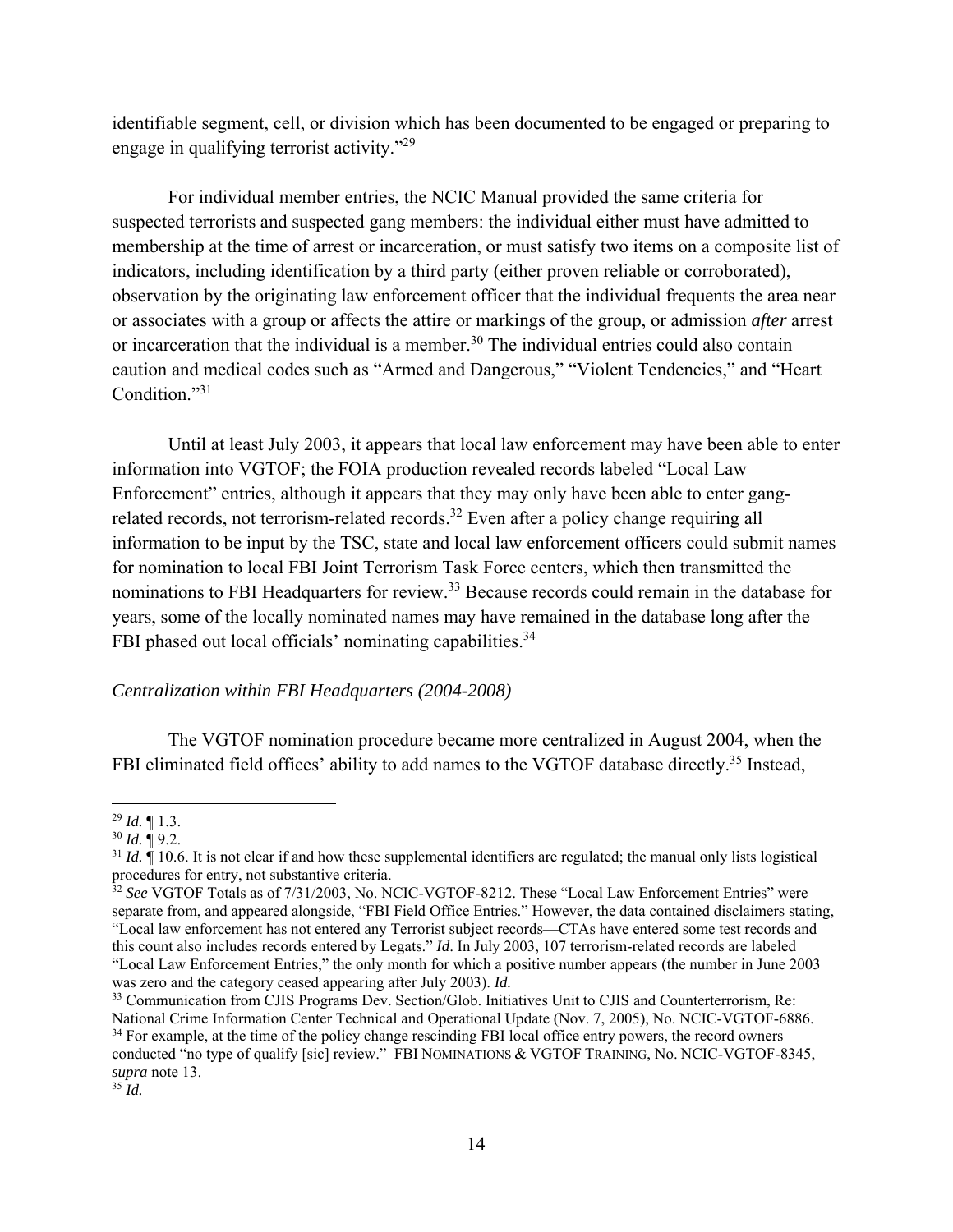only TREX, the TSC, and some entities within the FBI's Criminal Justice Information Services (CJIS) Division could make entries in VGTOF.36 FBI field offices and legal attachés could submit names to the TREX office, but they could not create new records or alter existing records directly. For domestic terrorism entries, TREX sent the nominations it received to the TSC directly for inclusion in the TSDB; for international entries, TREX entered the information into VGTOF directly and then submitted the nomination to the NCTC, which entered it into TIDE, which in turn fed the record into the TSDB.<sup>37</sup> Once included in the TSDB, domestic entries were electronically distributed to downstream screening databases, including VGTOF.<sup>38</sup> Because international entries were already entered into VGTOF by TREX, the TSC did not export the record it received from TIDE to VGTOF.<sup>39</sup>

FBI Headquarters' newly centralized control over the nomination process also marked the end of concrete, specific criteria for nominations. In the NCIC 2000 Operating Manual, the government's criteria for nominations included a specific list of behaviors it identified as indicating terrorist association or activity.<sup>40</sup> By early 2005, the list had expanded to encompass vague, broad criteria such as "Terrorist acting alone" and "Subject is suspected or believed to be associated with terrorism or a terrorist organization."41 By late 2005, the group entry criteria were deleted entirely from the operating procedures for VGTOF terrorism entries.<sup>42</sup> By mid-2006, individual entry criteria too appeared to fall away, giving way to a generalized standard: nominees to the TSDB needed only to "demonstrate a nexus to terrorism, or [be the subject of]

<u>.</u>

<sup>36</sup> *Id*. 37 2007 OIG REPORT, *supra* note 19, at 18.

<sup>38</sup> *Id.* 

<sup>&</sup>lt;sup>39</sup> *Id.*<br><sup>40</sup> NCIC 2000 Operating Manual: Violent Gang and Terrorist Organization (VGTOF) File (Dec. 1999) ¶ 9.2.

<sup>&</sup>lt;sup>41</sup> Operator's Lesson Plan: Violent Gang and Terrorist Organization File (Feb. 2005), at 209. The new criteria required two of the following:

a. Admitted membership in a gang or terrorist organization at the time of his/her arrest or incarceration;

b. Has been identified by an individual of proven reliability as a group member;

c. Has been identified by an individual of unknown reliability as a group member and that information has been corroborated in significant respects;

d. Has been observed by members of the entering agency to frequent a known group's area, associate with known group members and/or affect that group's style of dress, tattoos, hand signals, or symbols;

e. Has been arrested on more than one occasion with known group members for offenses consistent with group activity;

f. Has admitted membership in the identified group at any time other than arrest or incarceration. g. Terrorist acting alone.

h. Subject is suspected or believed to be associated with terrorism or a terrorist organization.

*Id.* Note that (g) and (h) were new and expanded the breadth of the criteria.<br><sup>42</sup> Communication from CJIS Programs Dev. Section/Glob. Initiatives Unit to CJIS and Counterterrorism, Re: National Crime Information Center Technical and Operational Update (Nov. 7, 2005), No. NCIC-VGTOF-6886 to NCIC-VGTOF-6890.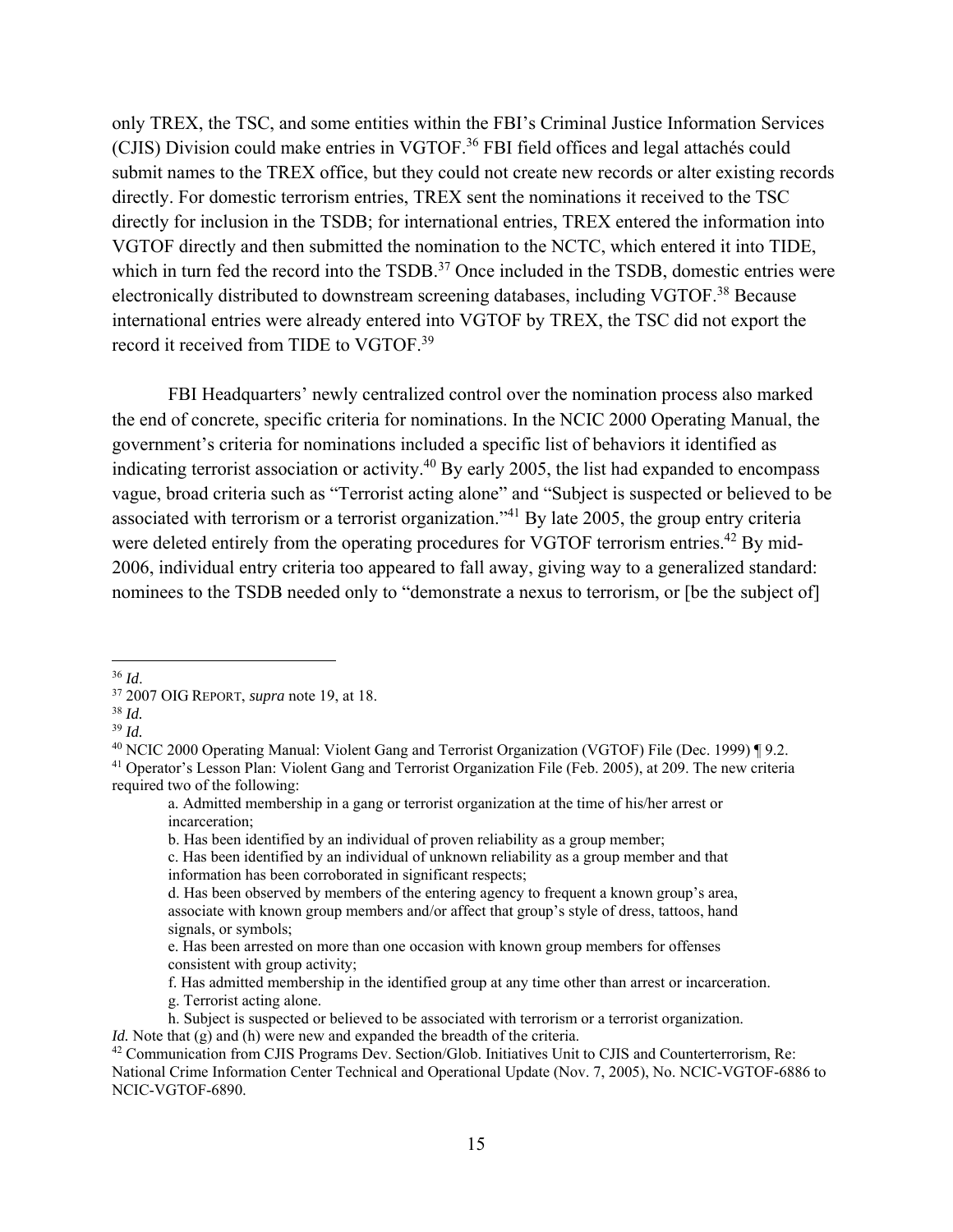an active investigation to ascertain whether a nexus to terrorism exists."43 Some handling codes required "reasonable, articulable suspicion of criminal domestic or international terrorism activity," but others did not.<sup>44</sup> This ambiguity, and the low threshold for nomination, exacerbate concerns that the criteria led to the inclusion of entries that should not have been included.

#### *TSC Control, Dissolution of VGTOF, and Creation of the KST (2008-2009)*

The move towards a centralized nominations process with broad entry criteria continued. Although the TSC had been formally designated as the central watchlisting agency in 2003,<sup>45</sup> some significant gaps remained in the process prior to 2008. For example, TREX had an informal practice of entering international terrorist names directly into VGTOF and then forwarding them to NCTC, thus circumventing NCTC review.46 In September 2007, the Office of the Inspector General recommended that TREX stop directly creating VGTOF records for international terrorist nominations before sending them to the NCTC; $47$  TREX ultimately implemented this recommendation in May 2008.<sup>48</sup>

By August 2009, the FBI had split VGTOF into two new, standalone files: the Gang file and the Known or Suspected Terrorist (KST) file, which both remain accessible through NCIC.<sup>49</sup> The KST file followed the same nomination process as had terrorism-related entries in VGTOF: the TSC is the central body with final decision-making power over whether to include nomination subjects into the TSDB, and the TSDB then populates the KST and other downstream databases.50

## **B. Current Nomination Procedures and Criteria**

As outlined in Section I, the current process for source agencies to nominate new entries is as follows:

<sup>43</sup> STANDARD OPERATING PROCEDURES: NOMINATION PROCESS, TERRORIST SCREENING CENTER NOMINATIONS AND DATA INTEGRITY UNIT (Aug. 2, 2006), No. NCIC-VGTOF-8373. 44 *Id*., No. NCIC-VGTOF-8374.

<sup>45 2014</sup> OIG REPORT, *supra* note 4, at 18 n.44.

<sup>46 2007</sup> OIG REPORT, *supra* note 19, at 18-19.

 $47$  *Id.* 

<sup>48</sup> Communication from Nat'l Sec. Branch to Counterterrorism, Re: Priority FBI IT Nominations Terrorist Screening Center (May 5, 2008), No. NCIC-VGTOF-10894.

<sup>49</sup> NCIC 2000 Operating Manual Issued in 1999 with Technical and Operational Updates (TOU) Incorporated – Known or Appropriately Suspected Terrorists (KST) File (Aug. 2, 2009), No. NCIC-VGTOF-707 [hereinafter 2009 NCIC Operating Manual]. KST was fully implemented much later, in June 2011. 2014 OIG REPORT, *supra* note 4, at 36.

<sup>50 2014</sup> OIG REPORT, *supra* note 4, at 8.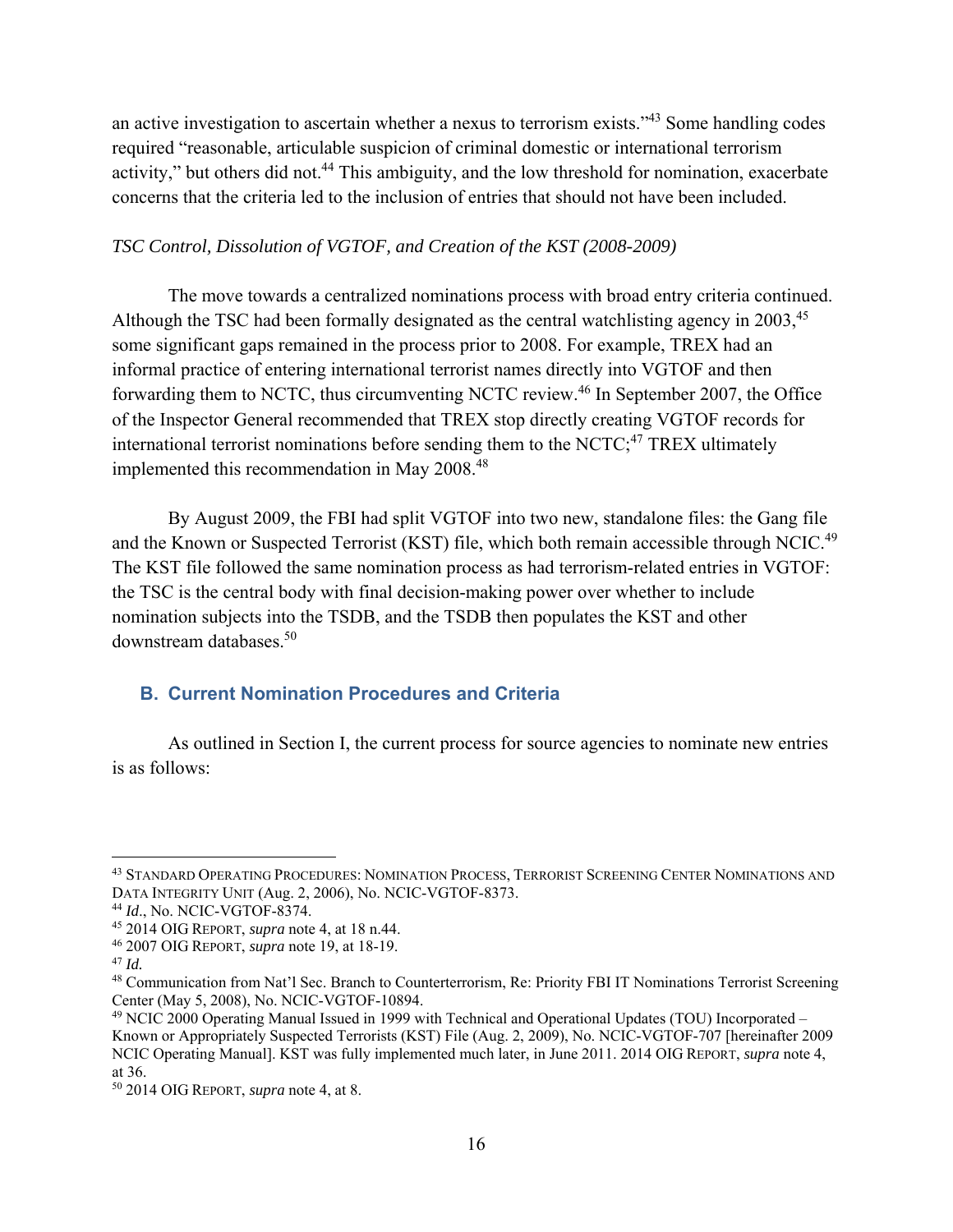- 1) The source agency submits names to either the FBI (domestic terrorism) or the NCTC (international terrorism). $51$
- 2) The FBI or the NCTC reviews the nominations.<sup>52</sup>
- 3) The FBI or the NCTC submits approved names to the TSC for inclusion in the TSDB.<sup>53</sup>
- 4) The TSC exports the TSDB entries to downstream databases, including KST (formerly VGTOF). $54$

For entries that originate with an FBI field office, the nomination process is as follows:

- 1) The FBI field office submits domestic and international nominations to TREX.55
- 2) TREX "Technical Information Specialists" review the nominations.<sup>56</sup>
- 3) TREX sends domestic nominations to the TSC and international nominations to the NCTC.<sup>57</sup>
- 4) The NCTC enters the approved names into the TIDE database, which is then exported to the TSC.<sup>58</sup>
- 5) The TSC conducts a final review and imports all approved entries to the TSDB.<sup>59</sup>
- 6) The TSDB entries then flow to downstream databases, including KST (formerly  $VGTOF<sup>60</sup>$

Nominations for inclusion in the TSDB (and therefore in KST) must meet a "reasonable suspicion" standard based on "articulable intelligence or information which, based on the totality of the facts . . . reasonably warrants a determination that the subject is known or is suspected to be (or has been) knowingly engaged in conduct constituting, in preparation for, in aid of, or related to, terrorism or terrorist activities."<sup>61</sup> However, nominating agencies are instructed to establish their own processes for ensuring the quality and accuracy of the nominations, and it is not clear how consistent or meaningful those agencies' quality control is.<sup>62</sup> No entity ensures that

- $\overline{a}$ <sup>51</sup> *Id.* at 1, 3.
- <sup>52</sup> *Id.* at 3.
- <sup>53</sup> *Id.*
- 
- <sup>54</sup> *Id.* at 9. 55 *Id.* at 8.
- <sup>56</sup> *Id.*
- $\frac{57}{58}$  *Id.* at 9.
- $59$  *Id.*
- <sup>60</sup> *Id.*

<sup>61</sup> *Id.* at 7. The government's leaked 2013 Watchlisting Guidance defined terrorism and terrorist activities as "violent" acts or acts dangerous to life, property, or infrastructure" in violation of U.S. law and appear to be intended to "intimidate or coerce a civilian population; to influence the policy of a government by intimidation or coercion; or, to affect the conduct of a government by mass destruction, assassination, kidnapping, and hostage-taking." WATCHLISTING GUIDANCE (Mar. 2013) | 1.14 [hereinafter 2013 WATCHLISTING GUIDANCE].

 $62$  2013 WATCHLISTING GUIDANCE  $\P$  1.43, 1.45. The Guidance states that "[e]ach NOMINATING AGENCY should implement processes designed to ensure that nominations are free from errors, that recalled or revised information is reviewed regularly, and that necessary corrections to nominations based on those revisions/retractions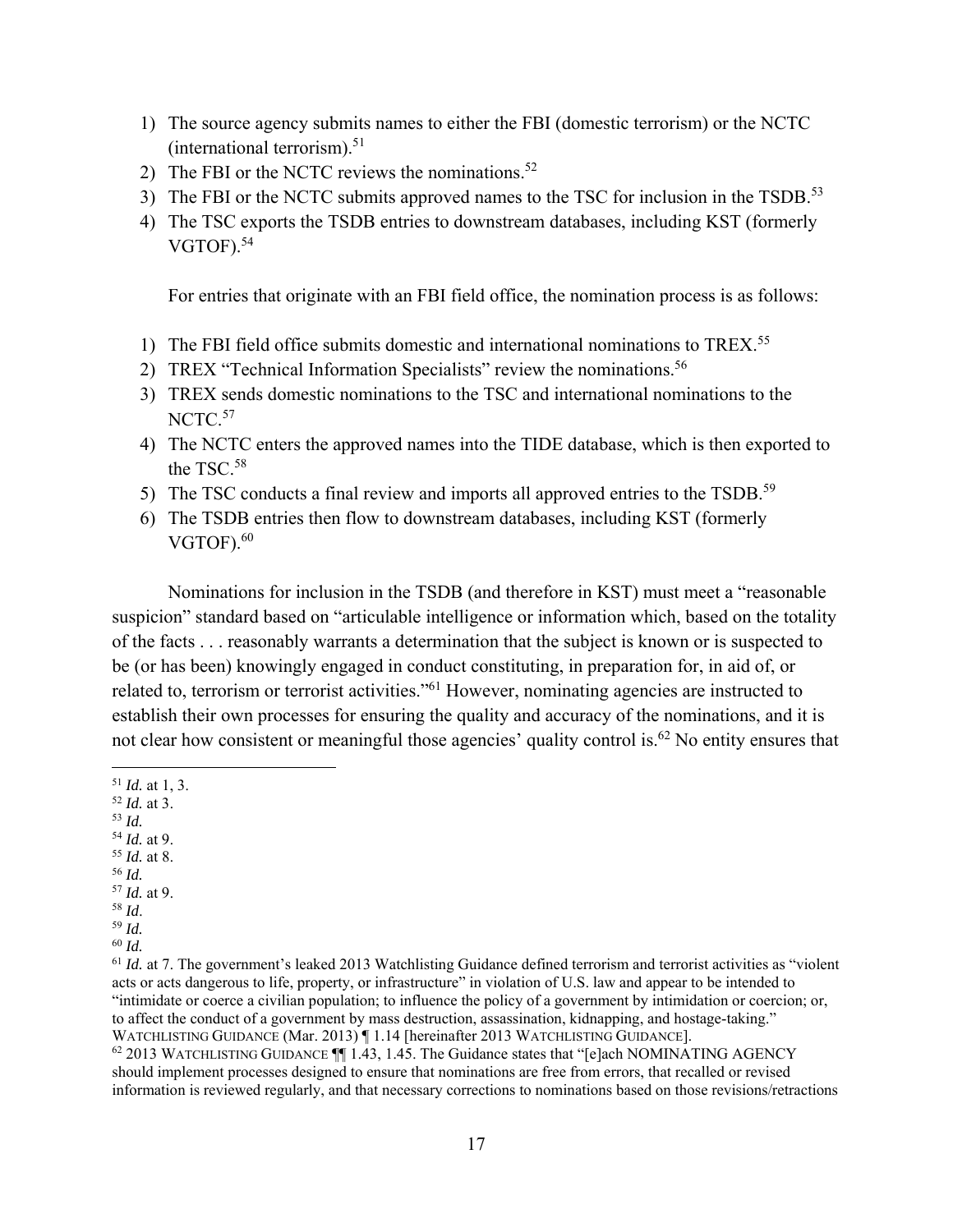the "reasonable suspicion" standard is consistently applied by nominating officers or analysts. As explained in greater detail below, the reasonable suspicion standard is deeply problematic for numerous reasons, including that it permits the use of uncorroborated or questionably reliable information, necessarily entails a significant risk of error, and makes it likely that individuals will be nominated for, and included in, the TSDB and KST based on conduct that is innocent or protected under the First Amendment.

It is not clear what, if any, guidelines govern the nominations of source agencies other than the FBI. According to a 2014 OIG report, however, three categories of individuals can be nominated by the FBI for inclusion in the KST File: 1) subjects of full investigations, 2) subjects of preliminary investigations, and 3) non-investigative subjects. $63$ 

Full investigations are authorized when there are "specific and articulable facts giving reason to believe that a criminal activity or a threat to national security may exist."64 Subjects of full investigations are presumed to meet the "reasonable suspicion" standard because of the FBI's internal criteria for expanding a preliminary investigation to a full investigation.<sup>65</sup>

Preliminary investigations are authorized when "there exists any allegation or information indicative of possible criminal activity or threats to the national security."66 Thus, the FBI initiates a preliminary investigation when it does not have enough evidence to meet the standard for a full investigation, and yet it may nevertheless nominate individuals under preliminary investigation for inclusion in the watchlist. Indeed, subjects of preliminary investigations may not meet the reasonable suspicion standard for watchlisting.<sup>67</sup> As with the watchlisting criteria, the FBI's guidelines for preliminary investigations are vague and overbroad, permitting intrusive investigations of people for lengthy periods even when the government does not have facts to meet its own low "reasonable indication" standard for showing that anyone has violated the law.

A third type of nomination, the "non-investigative subject nomination," allows for the nomination of individuals who are not the subjects of an open FBI investigation. Although the specific criteria for who may be nominated as non-investigative subjects are unclear, $68$  these

1

are made. NOMINATING AGENCIES should, to the extent possible given the nature of the reporting, verify the accuracy and reliability of the information included in nominations." *Id.* at ¶ 1.43.

<sup>63 2014</sup> OIG REPORT, *supra* note 4, at 33. FBI field offices generally sort terrorism cases into three categories for action: assessments, preliminary investigations, and full investigations. "Assessment" subjects generally are not forwarded for nomination to terrorist watchlists. *Id.* at 7-8.

<sup>64</sup> *Id*. at 7.

<sup>65</sup> *Id.* 

<sup>66</sup> *Id*. 67 *Id.* 

<sup>68</sup> There are three criteria, but they are redacted in the 2004 OIG Report. *Id.* at 66.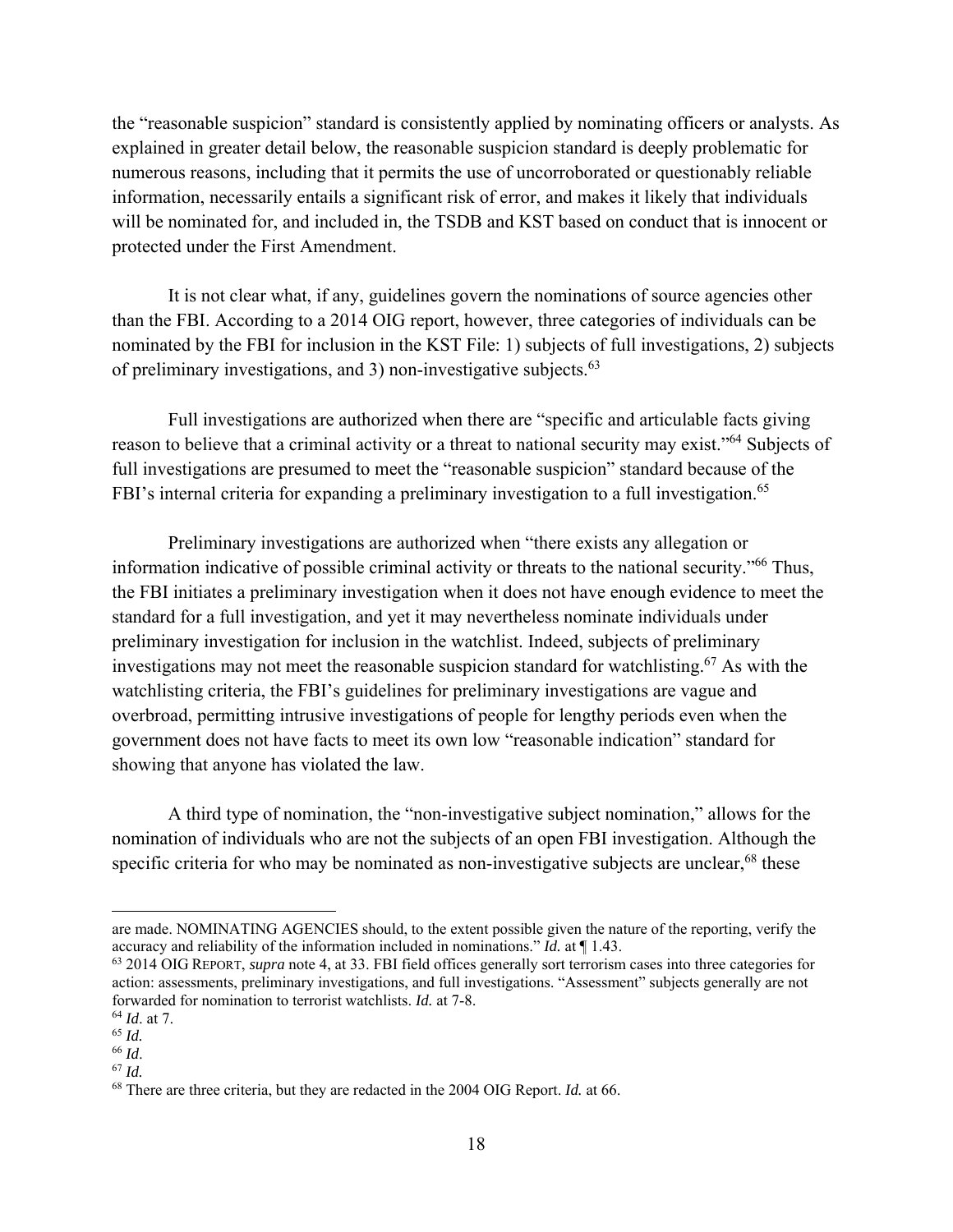nominations could include names that the FBI receives from foreign governments through legal attachés or from other agencies, such as the Drug Enforcement Administration (DEA).<sup>69</sup> One document from the FOIA production describes non-investigative subject nominations by FBI Headquarters as "individuals [who] are 'on the radar' but are not currently under investigation."70 A 2009 OIG report found that the review process for such nominations is "weak or nonexistent."71 Similarly, a 2014 OIG report found that the FBI could not "readily provide an accurate accounting of the actions that were taken regarding the watchlisting of non-investigative subjects."<sup>72</sup> As the foregoing analysis makes clear, the FBI's watchlisting practices for noninvestigative subjects are ripe for abuse and permit the inclusion of names submitted by foreign governments (which may have their own reasons for seeking to watchlist dissidents and opponents) under standards that fall short of the FBI's already low threshold for nomination.

 The FBI's use of the "reasonable suspicion" standard is problematic for numerous reasons:

- First, reasonable suspicion, as used here, is a very low standard that can be met with uncorroborated or even questionably reliable information and, on its face, does not require that it be more probable than not that an individual is involved in terrorismrelated activities. Such a low threshold for nomination injects a significant risk of error into the nomination process and makes it likely that individuals will be nominated for, and included in, the TSDB and KST based on conduct that is innocent or protected under the First Amendment. The 2013 Watchlisting Guidance also includes numerous exceptions to the reasonable suspicion requirement that make it significantly easier to watchlist non-citizens, leaving them particularly vulnerable to watchlisting based on inaccurate, incomplete, or spurious information.<sup>73</sup>
- Second, nominations do not always appear to undergo review to determine whether they actually meet the "reasonable suspicion" standard. This is especially alarming in light of the fact that FBI field agents do not always understand the downstream effects of nominating an individual for entry into the TSDB.<sup>74</sup>
- Third, the nominations of preliminary investigation subjects and non-investigatory subjects raise questions about how individuals who do not meet the criteria for full

1

<sup>69 2014</sup> OIG REPORT, *supra* note 4, at 66.

<sup>70</sup> FBI NOMINATIONS & VGTOF TRAINING, No. NCIC-VGTOF-8346, *supra* note 13.

<sup>71 2009</sup> OIG REPORT, *supra* note 20, at v.

<sup>72 2014</sup> OIG REPORT, *supra* note 4, at 70.

<sup>73 2013</sup> WATCHLISTING GUIDANCE ¶ 1.47.

<sup>74 2009</sup> OIG REPORT, *supra* note 20, at xv ("[M]any agents did not realize that the watchlist feeds several downstream databases used by other segments of the law enforcement community.").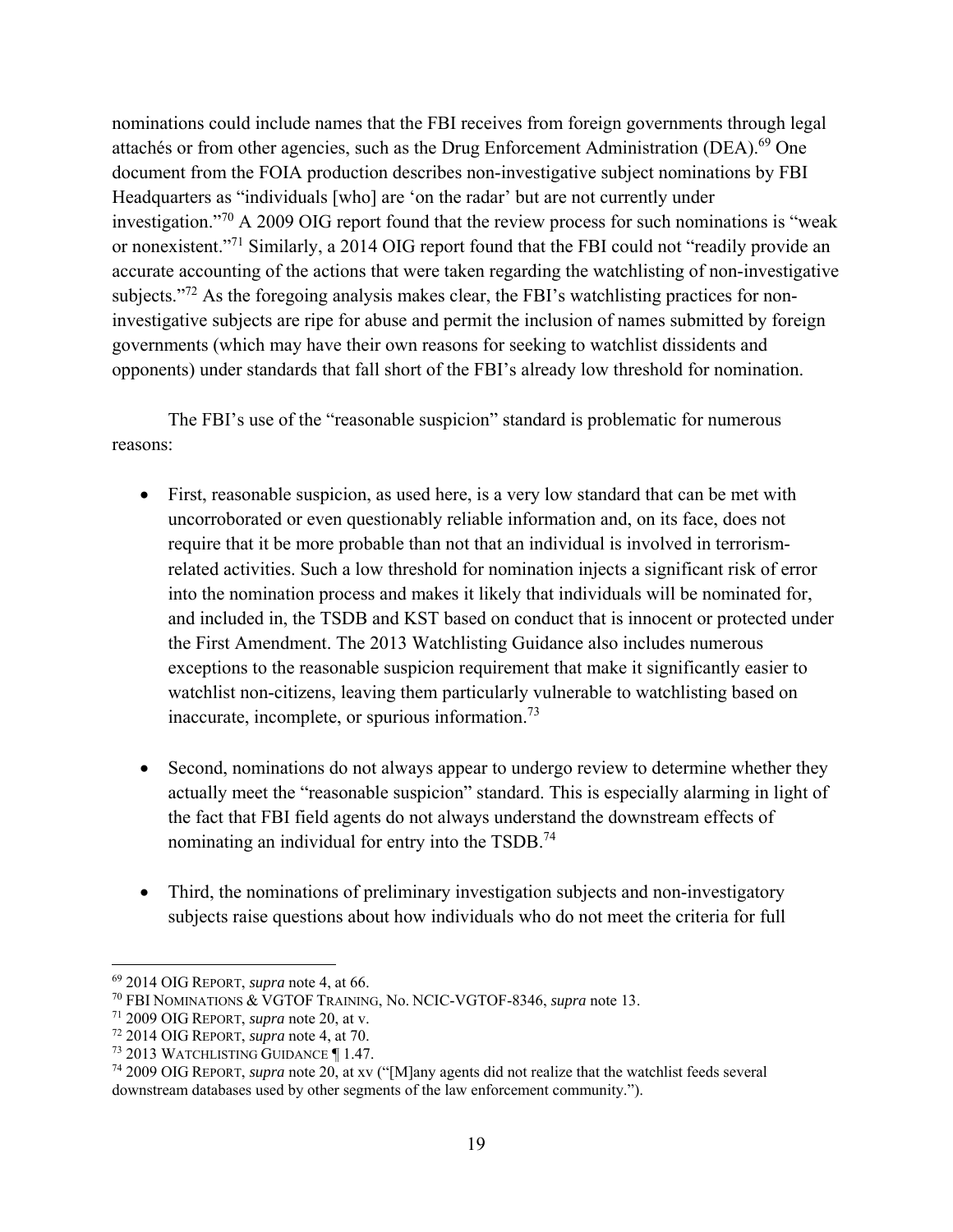investigation—that is, "specific articulable facts giving reason to believe" a threat might  $\text{exist}^{75}$ —could nevertheless satisfy the definition of "reasonable suspicion" required for entry into the TSDB, which is "articulable intelligence" and an "objective factual basis."76

- Fourth, the OIG reports suggest that there has been no systematic review for whether the nominating field office correctly determined that the reasonable suspicion standard had been met.<sup>77</sup> In 2007, the OIG noted that the TSC had been attempting a record-by-record audit review of watchlist entries but that the TSC was unlikely to finish the process before 2012, and it is not clear if the review was ever completed.<sup>78</sup> In addition, it is not clear how meaningful the review process was. While the TSC's process in March 2006 included reviewing *incoming* records for a "nexus" to terrorism,<sup>79</sup> review of *existing* records appeared limited to special targeted reviews of the No Fly List and other specific categories, as well as situations where an external encounter with a subject indicated that information would need to be added or changed.80 These are not systematic reviews of historical records for substantive sufficiency to meet the reasonable suspicion standard.
- Fifth, there are few external incentives for officials within the TSC and field offices to exercise caution when entering subjects according to reasonable suspicion standards. Because the information underlying watchlisting entries is secret, and because there is no judicial review of watchlisting decisions, $81$  officials do not have the same incentives as police officers (who face the suppression of evidence if their determination of reasonable suspicion or probable cause is incorrect) to adhere carefully to applicable evidentiary standards. In addition, those with decision-making authority over watchlist nominations may not fully understand the ramifications of placement on a watchlist. $82$

<sup>75 2014</sup> OIG REPORT, *supra* note 4, at 7.

 $<sup>77</sup>$  The 2013 Watchlisting Guidance suggests that TSC reviews nominations for whether they meet watchlisting</sup> standards. *Id.* ¶ 1.46. However, it also states that a nomination will be accepted if it "contains the minimum substantive derogatory criteria and the minimum identifying information." *Id.* ¶ 1.56.2.1. It is not clear whether this is systematic review of whether nominations meet the reasonable suspicion standard, or simply a review to make sure the entry is complete.

<sup>78 2007</sup> OIG REPORT, *supra* note 19, at xvi.

<sup>79</sup> *Id.* at xii, 28-29.

<sup>80</sup> *Id.* at 30.

<sup>&</sup>lt;sup>81</sup> The operating manual for VGTOF specifically states, "Because VGTOF information is based, in part, on investigative information not previously subject to independent judicial review, strict adherence to policy on the security, use, and dissemination of VGTOF information is necessary." NCIC 2000 Operating Manual: Violent Gang and Terrorist Organization (VGTOF) File (Dec. 1999), at 1.

<sup>82 2009</sup> OIG REPORT, *supra* note 20, at xv ("[M]any agents did not realize that the watchlist feeds several downstream databases used by other segments of the law enforcement community.").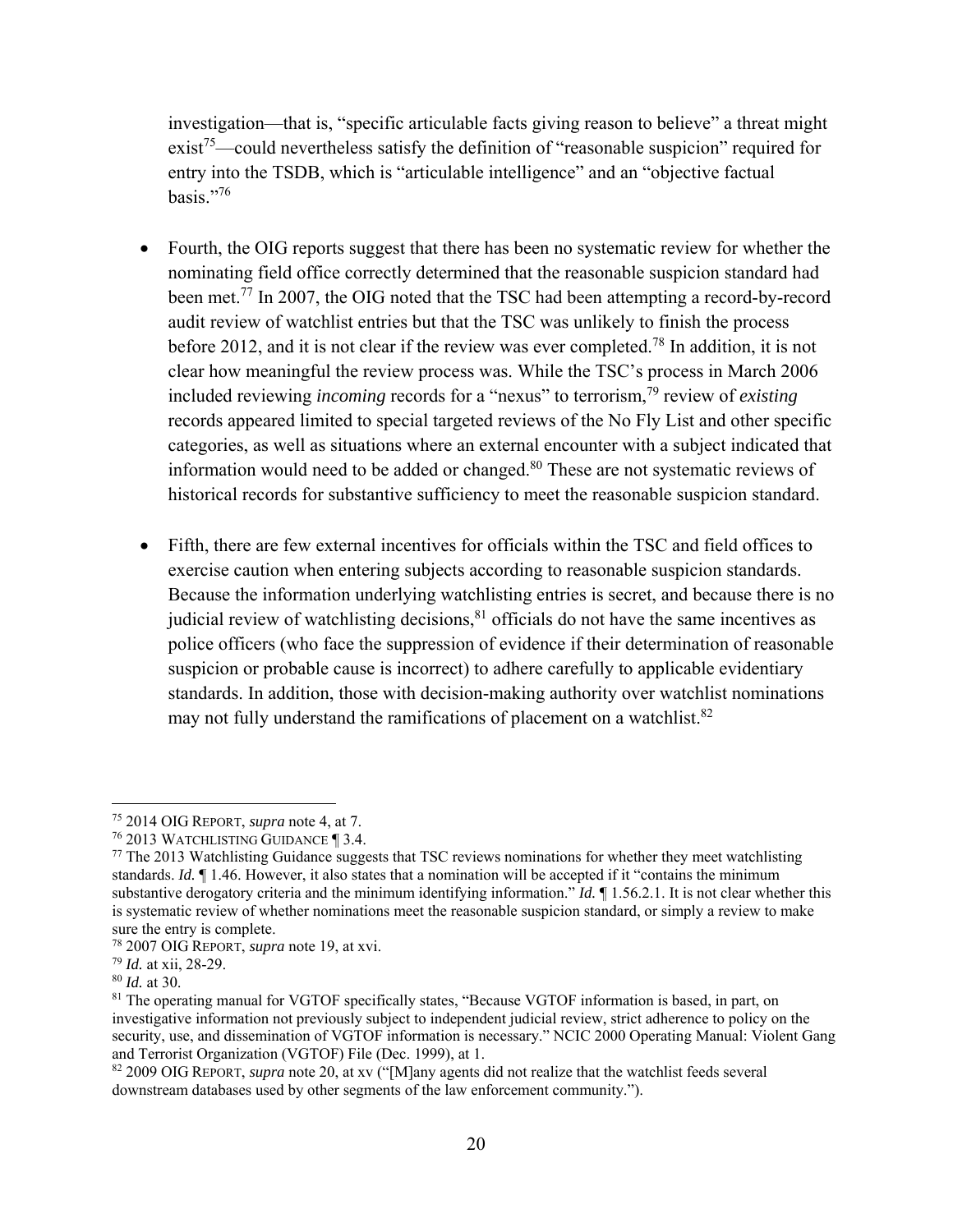• Sixth and finally, although the 2013 Watchlisting Guidance states that "First Amendment" protected activity alone shall not be the basis for nominating an individual for inclusion on the Terrorist Watchlist,"83 it is clear that First Amendment-protected activity may constitute part of the basis for inclusion in the TSDB. Indeed, under the Guidance, a single Facebook post, Tweet, or anonymous letter may provide the "reasonable suspicion" necessary to watchlist an individual.<sup>84</sup>

Given these deficiencies in the nomination process and standard, it is perhaps unsurprising that even someone who has been exonerated after investigation or even prosecution can nevertheless remain on the watchlist. An FBI document from 2009 explicitly states that individuals who have been acquitted of terrorism-related crimes, and those whose charges have been dismissed, can nevertheless remain on the watchlist provided that reasonable suspicion remains.<sup>85</sup> Even when an FBI investigation has closed and the field office is theoretically required to submit a request to remove the individual from the watchlist, the FBI case agent can petition to keep that individual on the watchlist by nominating him or her as a non-investigative subject.<sup>86</sup> In addition, individuals exonerated by an FBI investigation can remain in TIDE based on a nominating agency's independent determination that the individual is a known or suspected terrorist (again according to vague and overbroad criteria) or under an exception to the reasonable suspicion standard.87

## **IV. ENCOUNTERS WITH LOCAL LAW ENFORCEMENT**

 The documents obtained through FOIA litigation, along with other publicly available documents, show the following about law enforcement officers' "encounters"<sup>88</sup> with watchlisted individuals:

• When local law enforcement encountered an individual on VGTOF/KST, such as during a routine traffic stop, and the officer runs a search of the individual's name in the NCIC

<sup>83 2013</sup> WATCHLISTING GUIDANCE ¶ 1.19, 3.9. For example, at ¶ 3.13.8.1, the Guidance states: "A sympathizer or supporter of terrorism should be nominated if the support is operational in nature. If support is merely ideological, the individual should not be nominated."

<sup>84</sup> *Id.*  $\P$  3.6 ("Single source information, including but not limited to 'walk-in', 'write-in', or postings on social media sites, however, should not automatically be discounted merely because of the manner in which it was received."). 85 Communications from Counterterrorism to All Field Offices and All Legats, Re: Counterterrorism Program Guidance/Watchlisting/Administrative and Operational Guidance (Dec. 7, 2009),

http://epic.org/privacy/airtravel/EPIC\_DOJ\_FOIA\_NoFlyList\_09\_13\_11\_CT\_Guidance2.pdf, ¶ 1.7.  $^{86}$  *Id.*  $\llbracket$  1.8.

<sup>87 2013</sup> WATCHLISTING GUIDANCE 28 n.34.

<sup>88 &</sup>quot;Encounter" means "local, state, tribal, or federal law enforcement and homeland security screeners have come across a known or suspected terrorist during normal job duties (e.g., traffic stops, checking of airplane manifests, or evaluating an application for a U.S. passport or visa)." 2009 OIG REPORT, *supra* note 20, at 2 n.42.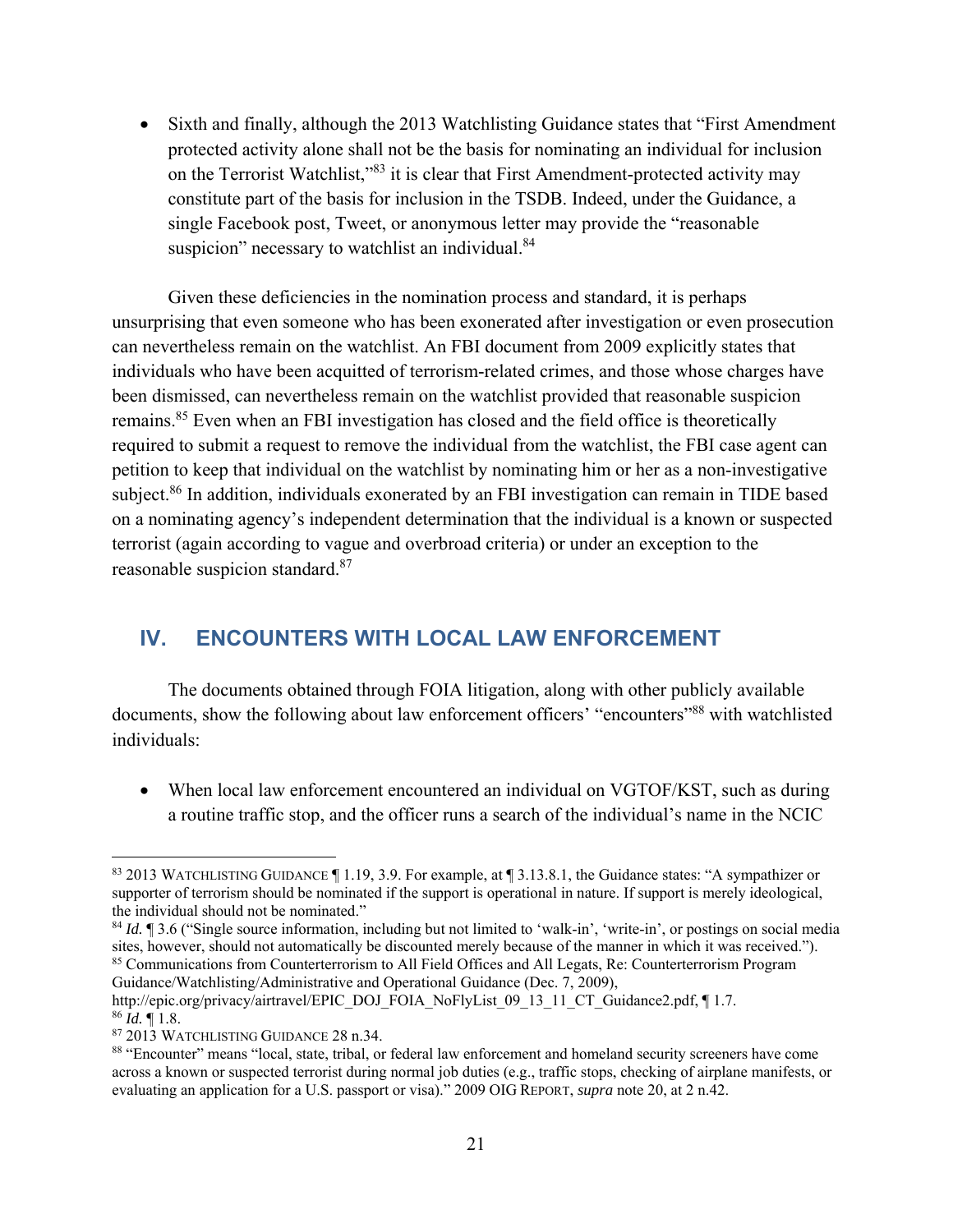database, the officer ordinarily received an NCIC "hit" showing that individual had been watchlisted as a terrorism suspect.<sup>89</sup>

- In the overwhelming majority of cases, an officer who encountered a watchlisted individual was not encountering a person with an outstanding arrest warrant. Instead, the individual was on the list for tracking and information-gathering purposes only.<sup>90</sup>
- Although the TSC issued some standard advisory messages to law enforcement officers on how to conduct these encounters, the disclosure of individuals' watchlisting status to local law enforcement officers made the individuals vulnerable to intensified monitoring and investigative interest.
- Between December 2003 and May 2007, individuals in over 40 percent of all encounters that were referred to the TSC Call Center were a false match and were not actually on the watchlist.<sup>91</sup>

## **A. The Encounter Process**

When a local officer queries the NCIC about an individual who is the subject of an entry in VGTOF/KST, the officer generally receives a message through NCIC about the individual. Entries in VGTOF/KST are categorized by the type of message—or "handling code"—that NCIC returns to the querying officer. As of 2009, KST utilized three separate handling codes (described in detail below): Handling Code 1 for subjects with arrest warrants, Handling Code 2 for subjects who are slated to receive DHS detainers, and Handling Code 3 for the rest.<sup>92</sup>

The vast majority of VGTOF/KST entries appear to have been Handling Code 3, the catch-all category. As of March 2007, 96.8 percent of the VGTOF entries were Handling Code 3, 0.5 percent were Handling Code 2 (detainers), and 2.1 percent were Handling Code 1 (arrest warrants)..<sup>93</sup> The remaining 0.6 percent of entries were "Other," presumably meaning silent hit entries (discussed in Section V).<sup>94</sup> Thus, it appears that VGOTF/KST in practice has primarily

<sup>92</sup> Communications from Counterterrorism to All Field Offices and All Legats, Re: Counterterrorism Program Guidance/Watchlisting/Administrative and Operational Guidance (Dec. 7, 2009),

http://epic.org/privacy/airtravel/EPIC\_DOJ\_FOIA\_NoFlyList\_09\_13\_11\_CT\_Guidance2.pdf. 93 2007 OIG REPORT, *supra* note 19, at 9.

<sup>89</sup> This is not true for silent hit entries, which are discussed in Section V.

<sup>&</sup>lt;sup>90</sup> In other words, the individual would be free to go after the officer records the encounter.

<sup>&</sup>lt;sup>91</sup> A 2007 OIG audit indicated that only 53.4 percent of encounters called into the TSC by local officials were matches, while in 43.4 percent of these calls, the encountered individual did not match the watchlisted identity. The other 3.2 percent of encounters were indeterminate and referred to the FBI by the TSC Call Center staff. 2007 OIG REPORT, *supra* note 19, at vi.

<sup>94</sup> *Id*.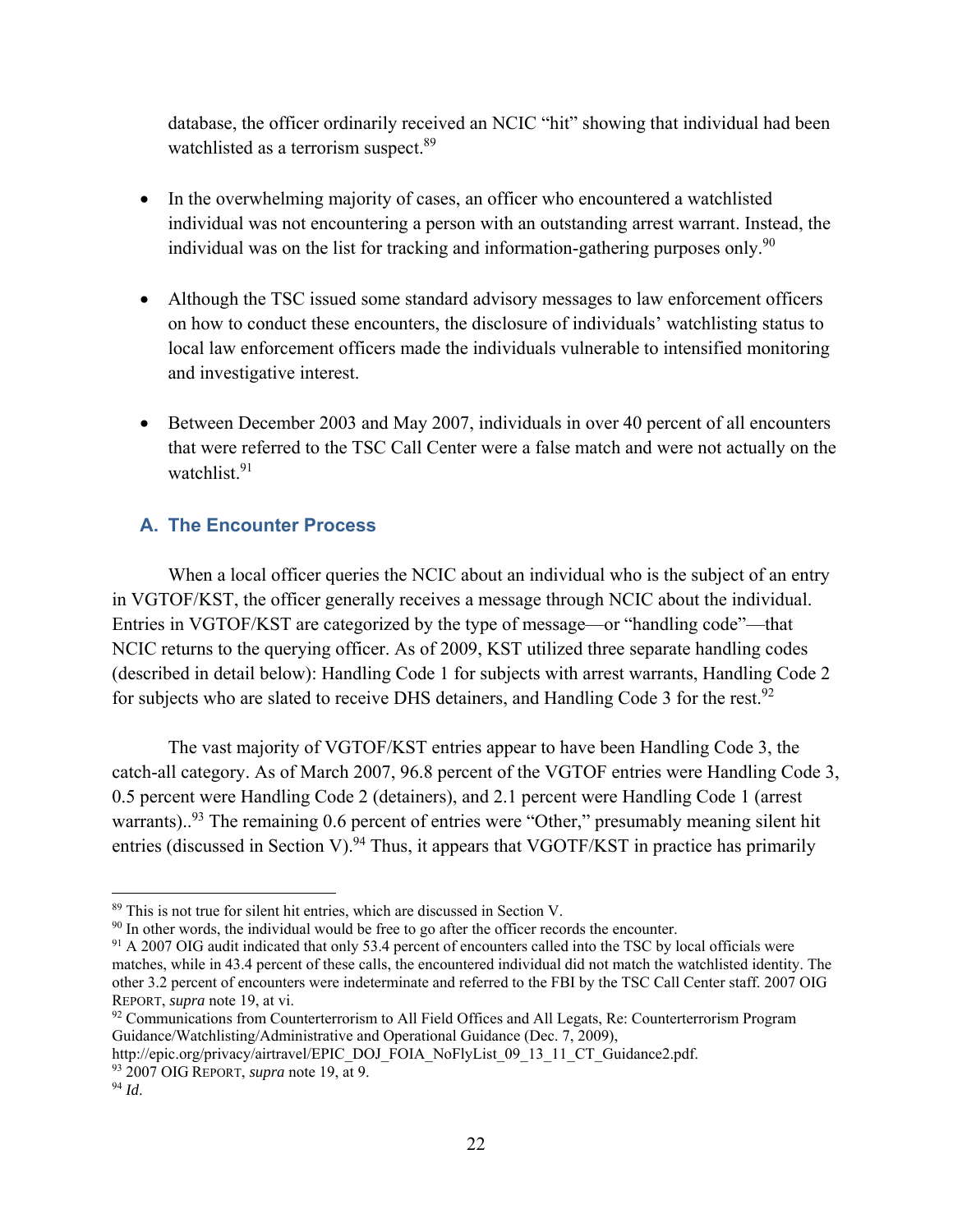identified and tracked the whereabouts of its subjects, and very rarely has resulted in arrests or detention.

 For the vast majority of subjects, which fall under Handling Code 3, VGTOF/KST has acted as an information-collecting tool for the TSC. In a 2006 meeting of the NCIC Advisory Policy Board, the director of the TSC stated that VGTOF's purpose is to ensure that "for the very first time, state and local officers had some ability to know that someone they pulled over could be on the watch list,"<sup>95</sup> prompting the local officer who encountered someone on the watchlist to call the TSC and provide the TSC with additional information about the subject. The TSC's practice has been to record such information using a tool called the "Encounter Management Application," which was implemented in July 2004 and contains records of all encounters since the TSC became operational.<sup>96</sup> Information gathered from the encounter is analyzed and "used to enhance existing watchlist records," which the intelligence community uses to assess threats and conduct investigations.<sup>97</sup>

When the TSC receives a call from an encountering official based on a VGTOF/KST hit,<sup>98</sup> it can look into the nominating agency's system to determine if the individual apprehended is indeed the watchlisted suspect, and if so, if action should be taken. For domestic encounters, the FBI "must be consulted prior to taking any action based on ENCOUNTERS with a person who is a POSITIVE MATCH with KNOWN or SUSPECTED TERRORIST."<sup>99</sup> The 2013 Watchlist Guidance adds that "[e]specially sensitive ENCOUNTERS often require coordination and situational updates with the White House, Northern Command (NORTHCOM), and FBI's Counterterrorism-Watch."100 In the vast majority of instances, the authorities have taken no action and have released the individual without telling him that he is on a watchlist.<sup>101</sup>

For local officers, the discovery that a traffic violator is on a terrorist watchlist has sometimes led to actions that are not prescribed by the handling code messages. For example, the TSC acknowledged that in the early days of the implementation, some encountering officers had

<sup>95</sup> Statement of Donna Bucella, Dir., Terrorist Screening Ctr., CJIS Advisory Policy Board Minutes (June 22-23, 2006), No. NCIC-VGTOF-5411. As discussed in Section V, this is not the case for silent hit entries, for which VGTOF/KST information is hidden from the view of state and local officers.

<sup>96 2007</sup> OIG REPORT, *supra* note 19, at 6.

<sup>97 2014</sup> OIG REPORT, *supra* note 4, at 5; 2013 WATCHLISTING GUIDANCE ¶ 5.14.

<sup>98</sup> It is likely that, when NCIC is queried and there is a VGTOF/KST hit, that the TSC first received an electronic notification that there has been a hit, and then (if the encountering official follows the Handling Code instructions) a phone call from the encountering officer. The 2013 Watchlist Guidance states that "[n]ame-based transaction queries by law enforcement personnel (*e.g.,* traffic stops) made to the FBI's National Crime Information Center . . . that match a name in the KSTF . . . are routed electronically to TSC for confirmation and subsequent processing as an ENCOUNTER." 2013 WATCHLISTING GUIDANCE ¶ 5.8.1.

<sup>99 2013</sup> WATCHLISTING GUIDANCE ¶ 5.18.

 $100$  *Id.*  $\blacksquare$  5.13.1.

<sup>101 2007</sup> OIG REPORT, *supra* note 19, at 9.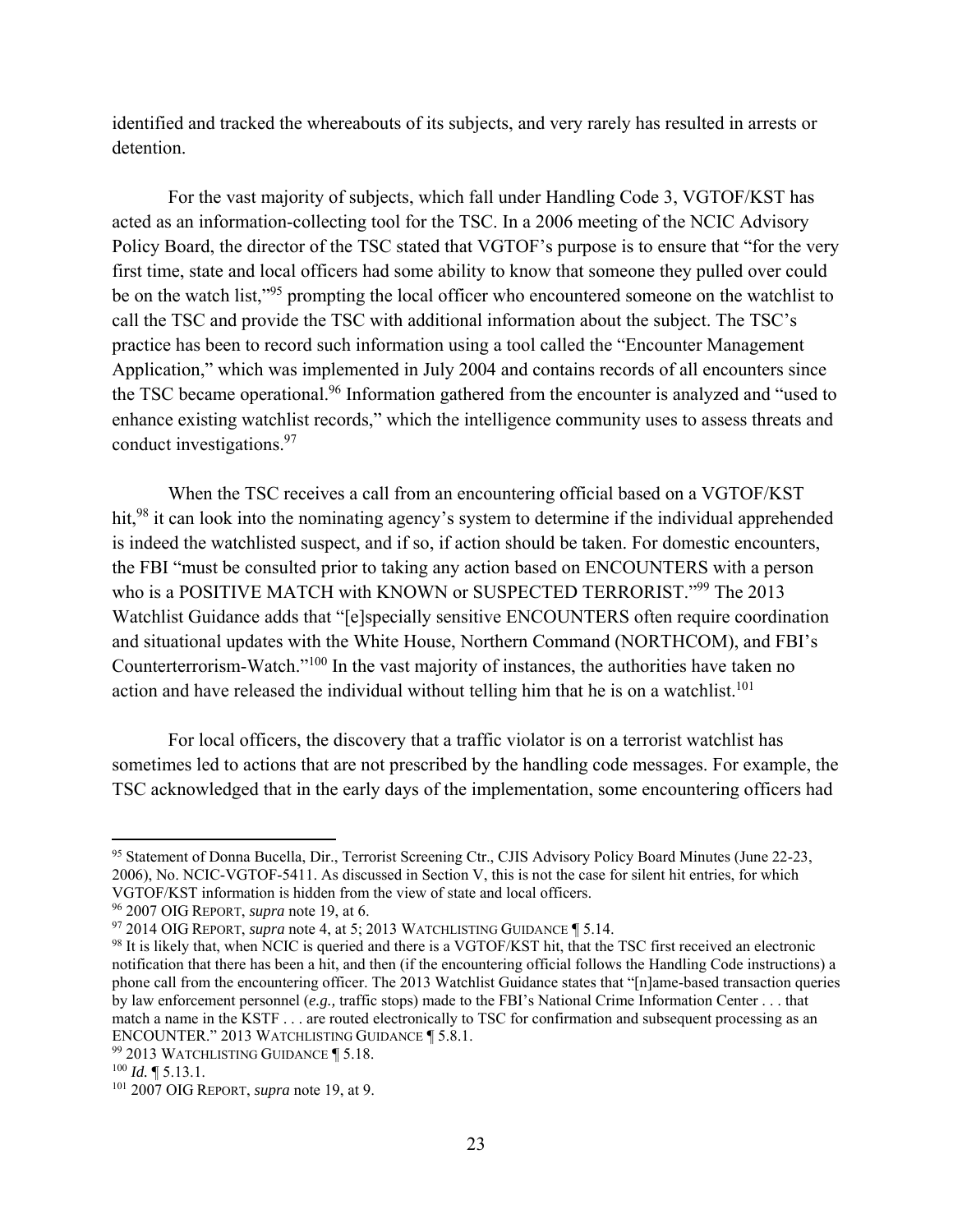been "a little aggressive and . . . pulled the person out of the car" when they saw the NCIC hit telling them to contact the  $TSC$ .<sup>102</sup>

#### **B. Description of Handling Codes**

Handling Code 1 applies to individuals with outstanding arrest warrants in the NCIC Wanted Persons File.<sup>103</sup> As of 2009, Handling Code 1 read as follows:

\*\*\*LAW ENFORCEMENT SENSITIVE INFORMATION\*\*\*

WARNING – APPROACH WITH CAUTION.

THIS INDIVIDUAL IS ASSOCIATED WITH TERRORISM AND IS THE SUBJECT OF AN ARREST WARRANT, ALTHOUGH THE WARRANT MAY NOT BE RETRIEVABLE VIA THE SEARCHED IDENTIFIERS. IF AN ARREST WARRANT FOR THE INDIVIDUAL IS RETURNED IN YOUR SEARCH OF NCIC, DETAIN THE INDIVIDUAL PURSUANT TO YOUR DEPARTMENT'S PROCEDURES FOR HANDLING AN OUTSTANDING WARRANT, AND IMMEDIATELY CONTACT THE TERRORIST SCREENING CENTER AT (866) XXX-XXXX FOR ADDITIONAL DIRECTION.

IF AN ARREST WARRANT FOR THE INDIVIDUAL IS NOT RETURNED, USE CAUTION AND IMMEDIATELY CONTACT THE TSC AT (866) XXX-XXXX FOR ADDITIONAL DIRECTION WITHOUT OTHERWISE EXTENDING THE SCOPE OR DURATION OF THE ENCOUNTER. IF YOU ARE A BORDER PATROL OFFICER IMMEDIATELY CALL THE NTC.

UNAUTHORIZED DISCLOSURE OF TERRORIST WATCHLIST INFORMATION IS PROHIBITED. DO NOT ADVISE THIS INDIVIDUAL THAT THEY MAY BE ON A TERRORIST WATCHLIST. INFORMATION THAT THIS INDIVIDUAL MAY BE ON A TERRORIST WATCHLIST IS PROPERTY OF THE TSC AND IS A FEDERAL RECORD PROVIDED TO YOUR AGENCY THAT MAY NOT BE DISSEMINATED OR USED IN ANY PROCEEDING WITHOUT THE ADVANCE AUTHORIZATION OF THE TSC.

\*\*\*LAW ENFORCEMENT SENSITIVE INFORMATION\*\*\*104

 $\overline{a}$ 

Handling Code 2 appears to pertain mainly to watchlisted individuals who are subject to current or future DHS detainers. The future detainers apply to those who would be given

<sup>&</sup>lt;sup>102</sup> Statement of Donna Bucella, Dir., Terrorist Screening Ctr., CJIS Advisory Policy Board Minutes (June 22-23, 2006), No. NCIC-VGTOF-5411.

<sup>&</sup>lt;sup>103</sup> Communications from Counterterrorism to All Field Offices and All Legats, Re: Counterterrorism Program Guidance/Watchlisting/Administrative and Operational Guidance (Dec. 7, 2009),

http://epic.org/privacy/airtravel/EPIC\_DOJ\_FOIA\_NoFlyList\_09\_13\_11\_CT\_Guidance2.pdf, [1.2.1.1.]. 104 2009 NCIC Operating Manual, *supra* note 49, No. NCIC-VGTOF-708.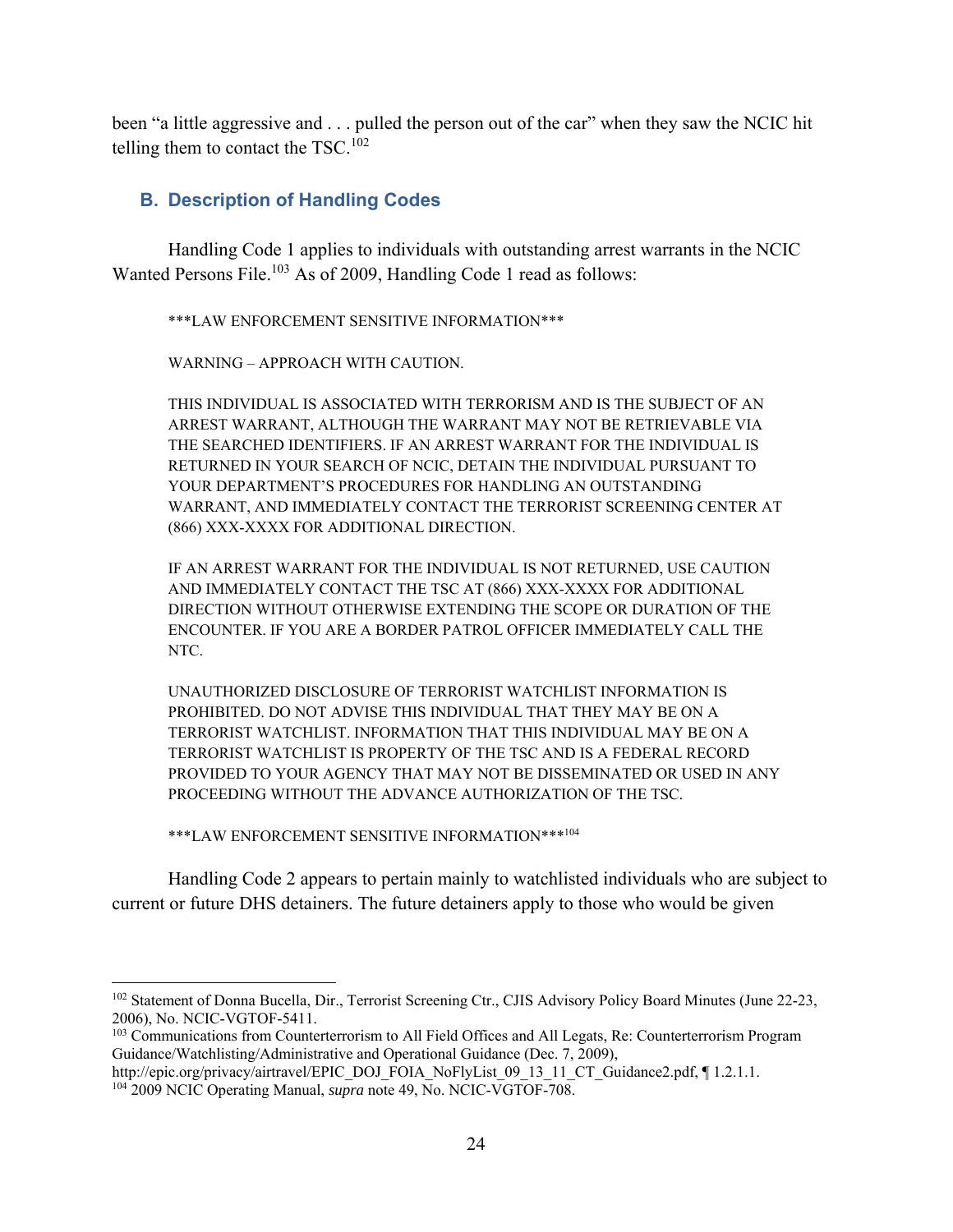detainers if they encounter law enforcement.<sup>105</sup> People with sealed federal indictments can also be subject to Handling Code 2.<sup>106</sup> In addition, documents from 2008 indicate that Handling Code 2 could be used for entries made under "exigent circumstances which require immediate entry of the record."107 The full text of Handling Code 2 is as follows:

\*\*\*LAW ENFORCEMENT SENSITIVE INFORMATION\*\*\*

WARNING – APPROACH WITH CAUTION.

THIS INDIVIDUAL IS OF INVESTIGATIVE INTEREST TO LAW ENFORCEMENT REGARDING ASSOCIATION WITH TERRORISM AND THERE MAY BE A DETAINER AVAILABLE FROM THE DEPARTMENT OF HOMELAND SECURITY FOR THIS INDIVIDUAL.

IMMEDIATELY CONTACT THE TERRORIST SCREENING CENTER (TSC) AT (866) XXX-XXXX OR, IF YOU ARE A BORDER PATROL OFFICER, IMMEDIATELY CALL THE NTC TO ASCERTAIN IF A DETAINER IS AVAILABLE FOR THE INDIVIDUAL AND TO OBTAIN ADDITIONAL DIRECTION. PLEASE QUESTION THIS INDIVIDUAL TO ASSIST THE TSC IN DETERMINING WHETHER THE INDIVIDUAL ENCOUNTERED IS THE SUBJECT OF A DETAINER WITHOUT OTHERWISE EXTENDING THE SCOPE OR DURATION OF THE ENCOUNTER.

UNAUTHORIZED DISCLOSURE OF TERRORIST WATCHLIST INFORMATION IS PROHIBITED. DO NOT ADVISE THIS INDIVIDUAL THAT THEY MAY BE ON A TERRORIST WATCHLIST. INFORMATION THAT THIS INDIVIDUAL MAY BE ON A TERRORIST WATCHLIST IS PROPERTY OF THE TSC AND IS A FEDERAL RECORD PROVIDED TO YOUR AGENCY THAT MAY NOT BE DISSEMINATED OR USED IN ANY PROCEEDING WITHOUT THE ADVANCE AUTHORIZATION OF THE TSC.

\*\*\*LAW ENFORCEMENT SENSITIVE INFORMATION\*\*\*108

As the above language indicates, the querying officer is instructed to "question this individual" in order to help the NTC to determine whether this person is subject to a detainer, but the message provides no guidance on the questioning or the kind of information that would assist in such a determination. It also appears doubtful that officers could question an individual "without otherwise extending the scope or duration of the encounter," since presumably an encounter with an individual not listed in VGTOF/KST would not involve additional questioning or awaiting a reply from the TSC or the NTC. Thus, encounters with individuals subject to Handling Code 2 will likely be longer and more

 $\overline{a}$ <sup>105</sup> Communications from Counterterrorism to All Field Offices and All Legats, Re: Counterterrorism Program Guidance/Watchlisting/Administrative and Operational Guidance (Dec. 7, 2009),

http://epic.org/privacy/airtravel/EPIC\_DOJ\_FOIA\_NoFlyList\_09\_13\_11\_CT\_Guidance2.pdf, ¶ 1.2.1.1.  $106$  *Id.* 1.6.

<sup>&</sup>lt;sup>107</sup> STANDARD OPERATING PROCEDURES: NOMINATION PROCESS, TERRORIST SCREENING CENTER NOMINATIONS AND DATA INTEGRITY UNIT (Aug. 2, 2006), No. NCIC-VGTOF-8403.

<sup>108 2009</sup> NCIC Operating Manual, *supra* note 49, No. NCIC-VGTOF-709.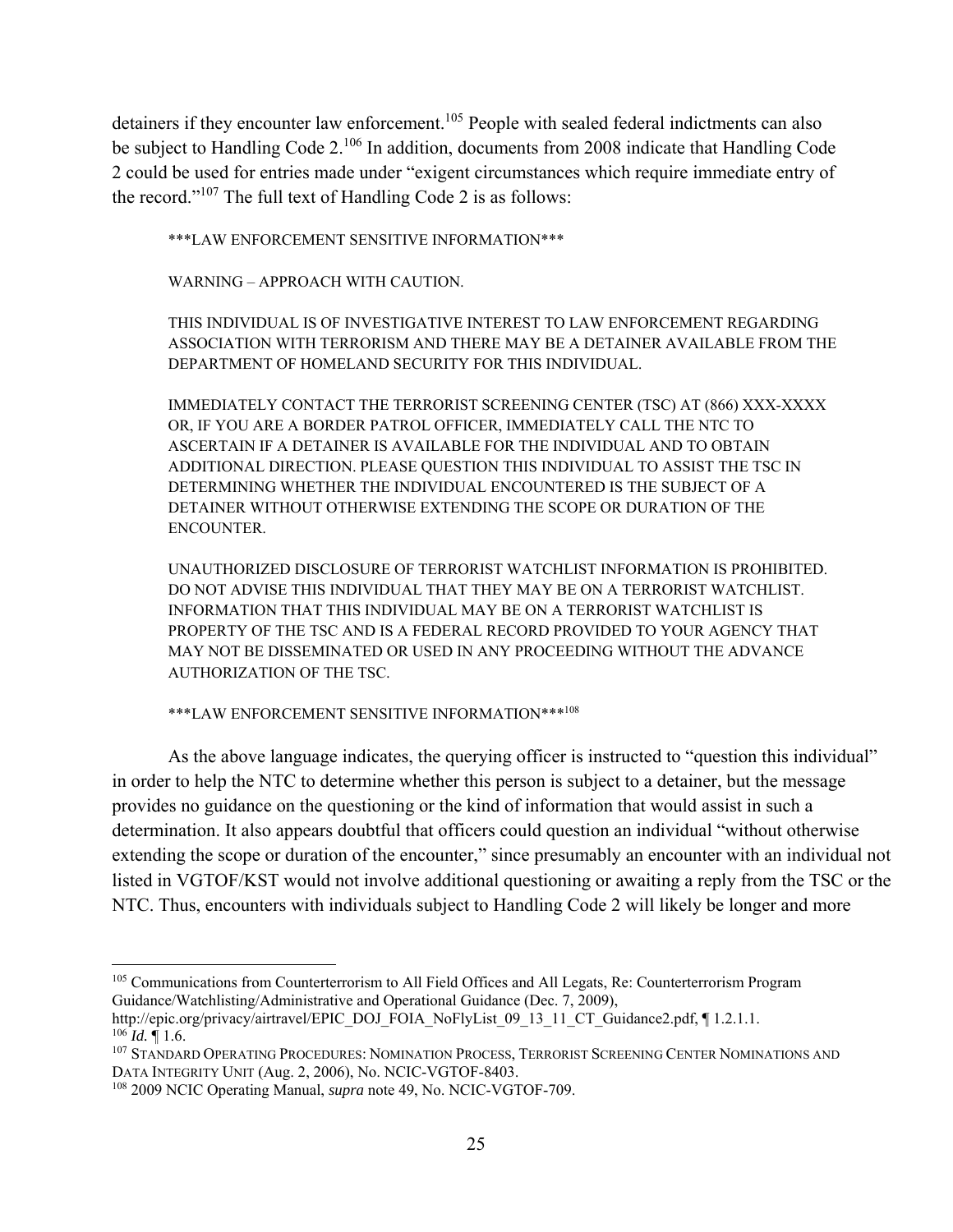intrusive than they otherwise would because of the ambiguity of the instructions and the directive to officers to question the individuals further.

Finally, Handling Code 3 applies to all entries that are not categorized as Handling Code 1, Handling Code 2, or silent hits.<sup>109</sup> The text of the message for Handling Code 3 states:

\*\*\*LAW ENFORCEMENT SENSITIVE INFORMATION\*\*\*

DO NOT ADVISE THIS INDIVIDUAL THAT THEY MAY BE ON A TERRORIST WATCHLIST. CONTACT THE TERORRIST SCREENING CENTER (TSC) AT (866) XXX-XXXX DURING THIS ENCOUNTER. IF THIS WOULD EXTEND THE SCOPE OR DURATION OF THE ENCOUNTER CONTACT THE TSC IMMEDIATELY THEREAFTER. IF YOU ARE A BORDER PATROL OFFICER IMMEDIATELY CALL THE NTC.

ATTEMPT TO OBTAIN SUFFICIENT IDENTIFYING INFORMATION DURING THE ENCOUNTER, WITHOUT OTHERWISE EXTENDING THE SCOPE OR DURATION OF THE ENCOUNTER, TO ASSIST THE TSC IN DETERMINING WHETHER OR NOT THE NAME OR IDENTIFIER(S) YOU QUERIED BELONGS TO AN INDIVIDUAL IDENTIFIED AS HAVING POSSIBLE TIES WITH TERRORISM.

DO NOT DETAIN OR ARREST THIS INDIVIDUAL UNLESS THERE IS EVIDENCE OF A VIOLATION OF FEDERAL, STATE OR LOCAL STATUTES.

UNAUTHORIZED DISCLOSURE IS PROHIBITED.

INFORMATION THAT THIS INDIVIDUAL MAY BE ON A TERRORIST WATCHLIST IS PROPERTY OF THE TSC AND IS A FEDERAL RECORD PROVIDED TO YOUR AGENCY THAT MAY NOT BE DISSEMINATED OR USED IN ANY PROCEEDING WITHOUT THE ADVANCE AUTHORIZATION OF THE TSC.

WARNING – APPROACH WITH CAUTION.

 $\overline{a}$ 

\*\*\*LAW ENFORCEMENT SENSITIVE INFORMATION\*\*\*110

<sup>&</sup>lt;sup>109</sup> STANDARD OPERATING PROCEDURES: NOMINATION PROCESS, TERRORIST SCREENING CENTER NOMINATIONS AND DATA INTEGRITY UNIT (Aug. 2, 2006), No. NCIC-VGTOF-8374. In the past, there was an additional Handling Code 4 containing less biographical information than Handling Code 3, requiring only a name and an "incomplete" date of birth. *Id.*; *see* Communications from Counterterrorism to CJIS, Re: Terrorist Screening Database; Violent Gang and Terrorist Organization File (VGTOF) – Handling Code 4 to 3 Conversion (June 14, 2004), No. NCIC-VGTOF-10908; FBI Email, Subject: HC 4 to 3 Conversion (June 16, 2005), No. NCIC-VGTOF-10912 to NCIC-VGTOF-10913. As of early 2004, Handling Code 3 was also the default code for the subjects of preliminary investigation. Communications from Counterterrorism to All Field Offices, Re: Violent Gang and Terrorist Organization File (VGTOF), No. NCIC-VGTOF-10871.

<sup>110 2009</sup> NCIC Operating Manual, *supra* note 49, No. NCIC-VGTOF-709.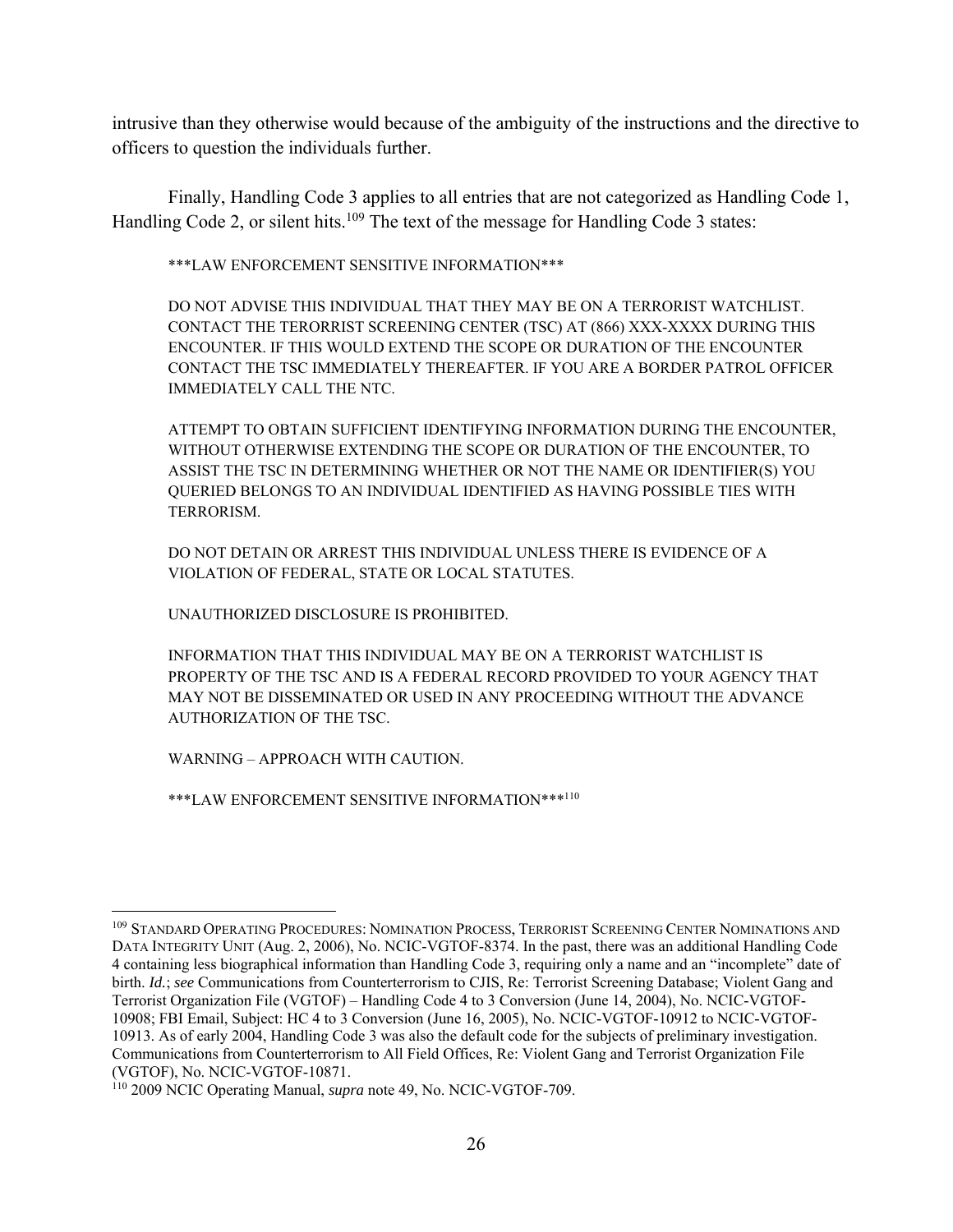This message makes clear that the querying officer should attempt to identify, but not to arrest or detain, the individual; it also states that the officer may contact the TSC after letting the individual go to avoid extending the length of the encounter.

 The three handling codes above were in operation as of 2009, but it is not clear if they continue to contain the language and format as listed above. In the past, some handling code messages contained a stronger warning against using the VGTOF hit as grounds for search and seizure:

WARNING – STANDING ALONE, NCIC VIOLENT GANG AND TERRORIST ORGANIZATION FILE INFORMATION DOES NOT FURNISH GROUNDS FOR THE SEARCH AND SEIZURE OF ANY INDIVIDUAL, VEHICLE, OR DWELLING111

This warning appears to have been omitted from the most recent handling codes; the 2009 handling codes lack such specific instructions for law enforcement to ensure that they do not use KST hits improperly to extend the scope of detentions.

The documents related to encounters with watchlisted people underscore that KST functions primarily as a means of tracking and monitoring individuals about whom the FBI is suspicious. It is not aimed only at a legitimate and targeted need to apprehend actual, known terrorists, and it carries the significant risk that innocent people will be subjected to intense scrutiny or lengthy, intrusive stops by law enforcement officers.

No. NCIC-VGTOF-11586.

<sup>111</sup> NCIC 2000 Operating Manual: Violent Gang and Terrorist Organization (VGTOF) File (Dec. 1999) ¶ 13.1. In addition, for some time after September 11, 2001, another handling code that specifically identified individuals as a potential suspects in the September 11 attacks:

WARNING - INDIVIDUAL MAY BE SOUGHT BY FBI FOR QUESTIONING RELATED TO ATTACKS AGAINST WORLD TRADE CENTER AND PENTAGON. APPROACH WITH CAUTION. HOWEVER, MAKE NO EFFORT TO ARREST INDIVIDUAL UNLESS THERE IS EVIDENCE OF A VIOLATION OF FEDERAL, STATE, OR LOCAL STATUTE(S). RATHER, LAW ENFORCEMENT OFFICERS ARE REQUESTED TO STOP AND PROACTIVELY QUESTION THESE INDIVIDUALS AND TO CONTACT THE NEAREST FBI OFFICE IMMEDIATELY FOR FURTHER GUIDANCE. THESE INDIVIDUALS MAY BE HELPFUL IN PROVIDING INFORMATION AND POSSIBLY EVIDENCE IN SUPPORT OF AN ONGOING INVESTIGATION. SEE CURRENT FBI NLETS MESSAGE BOLO FOR MORE INFORMATION.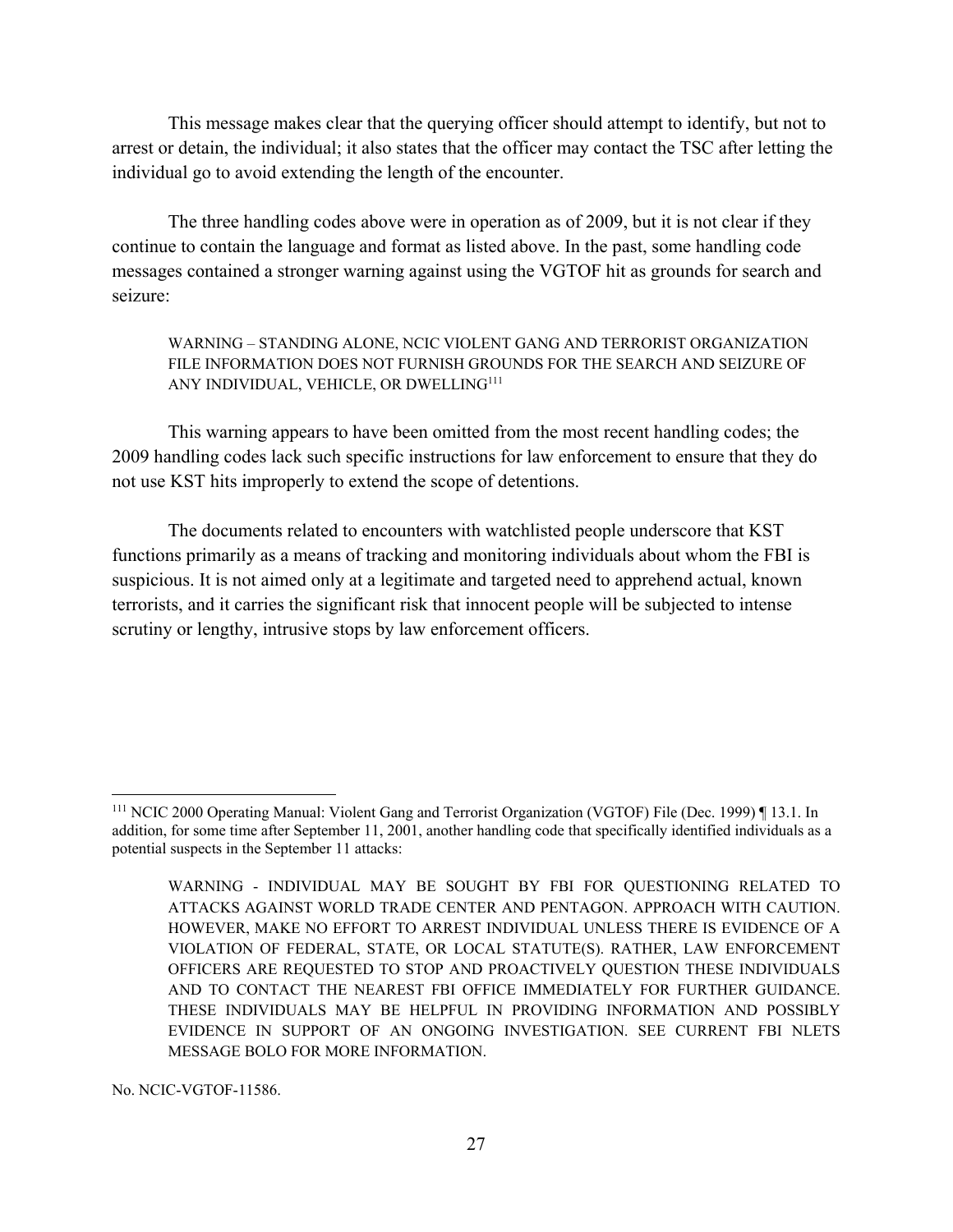## **V. SILENT HITS**

The ACLU's FOIA litigation revealed for the first time the widespread and growing use of "silent hits," a mechanism through which the FBI can keep tabs on individuals suspected of terrorism without notifying either those individuals or the local law enforcement officers who encounter them:

- Silent hit entries allow the FBI and other executive departments and agencies to track watchlisted individuals while withholding this information from state and local law enforcement officials who encounter the individuals. Whenever local law enforcement encounters an individual with a silent hit entry, the FBI (and sometimes other designated agencies) will be automatically notified, but the local law enforcement officer will not.
- The use of silent hits has grown over time, and more agencies have gained the ability to "nominate" individuals for silent hits as well as receive notifications of encounters.
- Because of their highly secret nature, silent hit nominations are subject to less procedural protection, and it is extremely difficult for individuals wrongly placed on the list to seek redress.

## **A. Criteria for Silent Hit Nominations**

The VGTOF/KST watchlist allows some individuals to be tracked without even the awareness of local law enforcement. When a local law enforcement officer encounters an individual with a silent hit entry and sends a query through the NCIC, the officer receives no hit in response, as if no record existed. Simultaneously, however, a notification is sent to the FBI or another nominating agency, informing them that the individual has been encountered.

 A directive from the Counterterrorism Division to all FBI field offices in July 2006 stated that the subjects may be nominated as a silent hit entry in circumstances where the nominating official can articulate "a specific, narrowly-defined and legitimate operational justification" for requesting the silent hit.<sup>112</sup> Such justifications include the following:

1) "Subject of investigation is the target of 24/7 physical surveillance, undercover activities and operations, and undisclosed participation in organizations, in conformity with FBI policy";

 $\overline{a}$ 112 Communications from Counterterrorism Division to All Field Offices (July 25, 2006), No. NCIC-VGTOF-10889.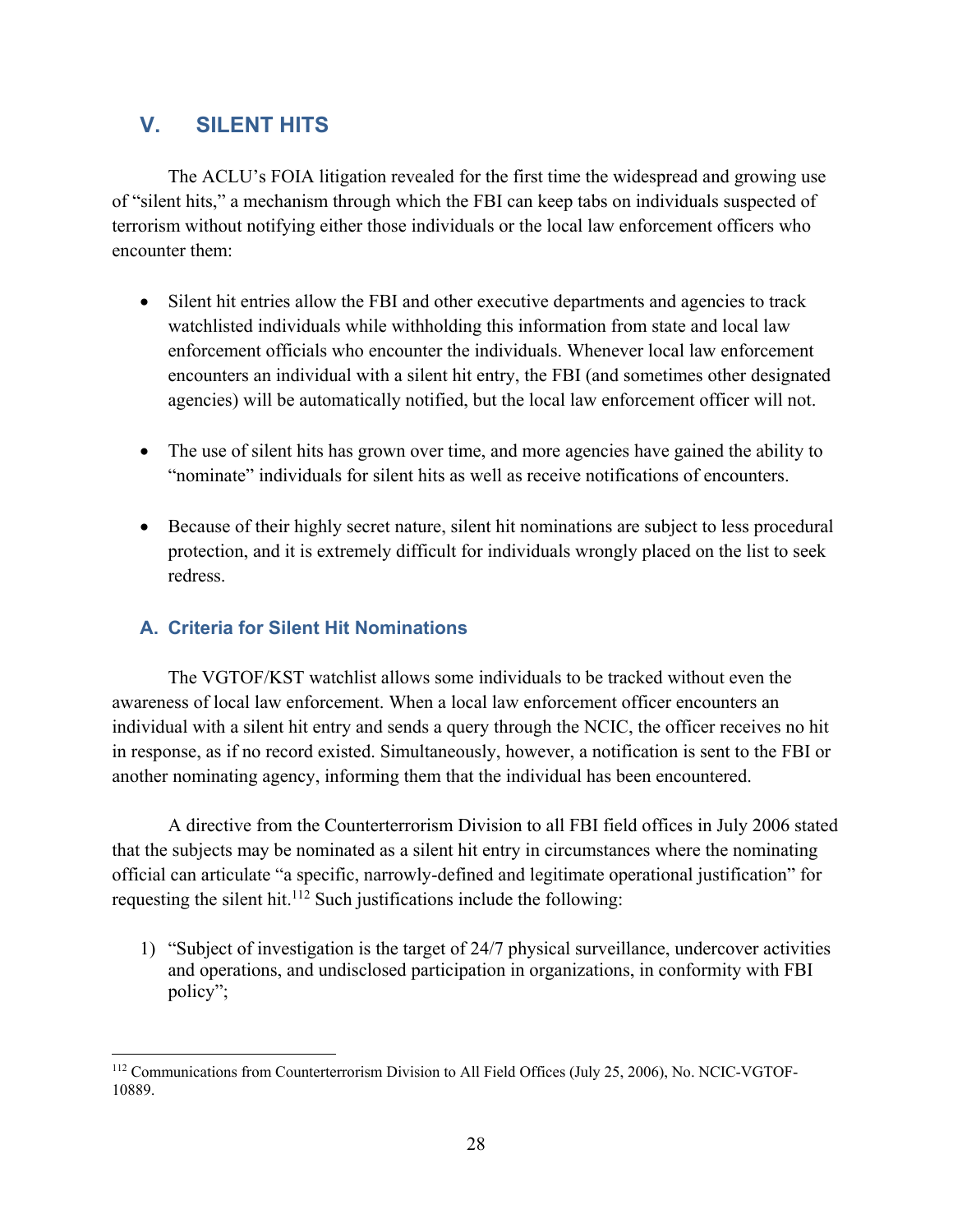- 2) "Subject is an employee, member, or is affiliated with a military, federal, state, local, or other law enforcement agency, or any group that may have access to NCIC terminals"; or
- 3) "Other unique operational circumstances in which a nominating official can articulate a reasonable and detailed justification why the subject should be included in NCIC/VGTOF as a silent hit."<sup>113</sup>

A proviso in the same directive recognized that because the fact that encountering officers are not alerted to silent hit entries "raises officer safety issues, subjects who have a violent nature or are known to be armed and dangerous should not be marked as silent hits."114

In order to ensure that those considered "armed and dangerous" are not listed as silent hits, internal guidelines from May 2008 stated that the "Officer Safety Information Field" of an individual's VGTOF entry must "be null/blank for records with a HC [handling code] of R or S."115 The "Officer Safety Information Field" includes any information "that would serve to protect or support an encountering law enforcement officer," including that the subject "professes to kill or harm law enforcement," "is known to impersonate a law enforcement officer," "has been issued a concealed weapons permit," or "is known to carry weapons on his person."116 Correspondingly, the guidelines stated that "it is imperative that individuals that pose any degree of threat to the safety of an encountering law enforcement officer not be issued a Silent Hit Handling Code."

#### **B. Expanding Use**

The records the ACLU obtained through FOIA indicate that the capability to utilize silent hits was originally intended to be temporary.<sup>117</sup> Only CJIS could enter silent hit entries, and a local law enforcement officer's query of a silent hit record prompted a notification only to FBI Headquarters.<sup>118</sup> Around February 2002, silent hits became a permanent fixture of the system, and the "Office of Origin" for a particular case gained the ability to receive notifications regarding that silent hit record.<sup>119</sup>

<sup>&</sup>lt;sup>113</sup> *Id.*<br><sup>114</sup> *Id.* 114 *Id.* 115 Nomination Processing Protocol (May 5, 2008), No. NCIC-VGTOF-10558. "R" stands for "routine" and "S" stands for "sensitive" silent hits. FBI NOMINATIONS & VGTOF TRAINING, No. NCIC-VGTOF-8345, *supra* note 13. Although the criteria for these is not clear, there is "no operational difference" between the two handling codes. *Id.* 

<sup>116</sup> New FBI Nomination Processing Protocol (May 5, 2008), No. NCIC-VGTOF-10559.

<sup>117</sup> Communications from Counterterrorism Division to All Field Offices (Feb. 22, 2002), No. NCIC-VGTOF-11121.

 $118$  *Id.* 

<sup>119</sup> *Id.*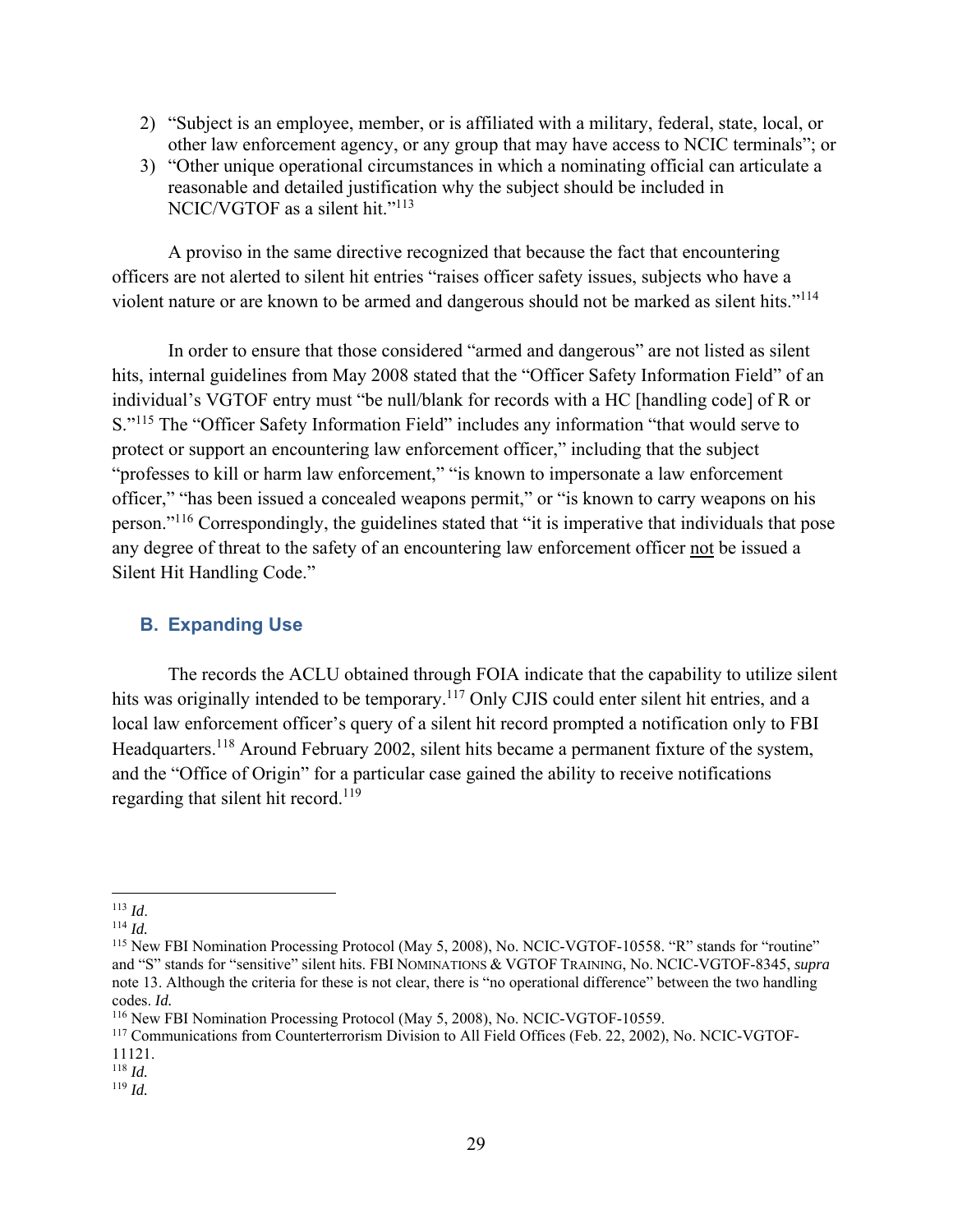As of 2008, the FBI and "OGAs" (likely "other government agencies") could nominate individuals to be included as silent hit entries and receive notifications from encounters with those individuals.120 In some circumstances, "sole OGA identities" with "no FBI nexus/interest" could also be included as silent hit entries.<sup>121</sup> It is unclear whether and to what extent the FBI reviewed silent hit nominations from outside agencies before approving them.

#### *Total Silent Hit Records*

 $\overline{a}$ 

The use of silent hits grew dramatically after their inception, from several hundred records in early 2003 to over 4,600 records by mid-2006 (see Figure 11). In the period from 2004 to 2008, silent hit records consistently made up between 1 to 3 percent of all records in the VGTOF database.



*Figure 11. Total Silent Hit Records*<sup>122</sup>

<sup>&</sup>lt;sup>120</sup> *Id.* Silent hit entries may also be accessible through the National Instant Criminal Background system (NICS), the database used by federal firearms licensees to determine whether individuals are eligible to buy firearms or explosives. From April to May 2004, NICS received routine silent hit records within an inquiry hit response. After May 2004, sensitive silent hits were restricted in response to NICS queries, but routine silent hit records may still be received through NICS. Terrorist Screening Center Initiative Summaries and associated [sic] Specification Documentation Change Requests (SDCR's) and Program Tracking Reports (PTR's) (May 26, 2004), No. NCIC-VGTOF-11207.<br><sup>121</sup> New FBI Nomination Processing Protocol (May 5, 2008), No. NCIC-VGTOF-10556.

 $122$  The increase in February 2004 appears to be the result of a database change that relocated all "Terrorist" Member/Silent Hit records from the Undercover database to the VGTOF database." Terrorist Screening Center Initiative Summaries and associated [sic] Specification Documentation Change Requests (SDCR's) and Program Tracking Reports (PTR's) (May 26, 2004), No. NCIC-VGTOF-11207.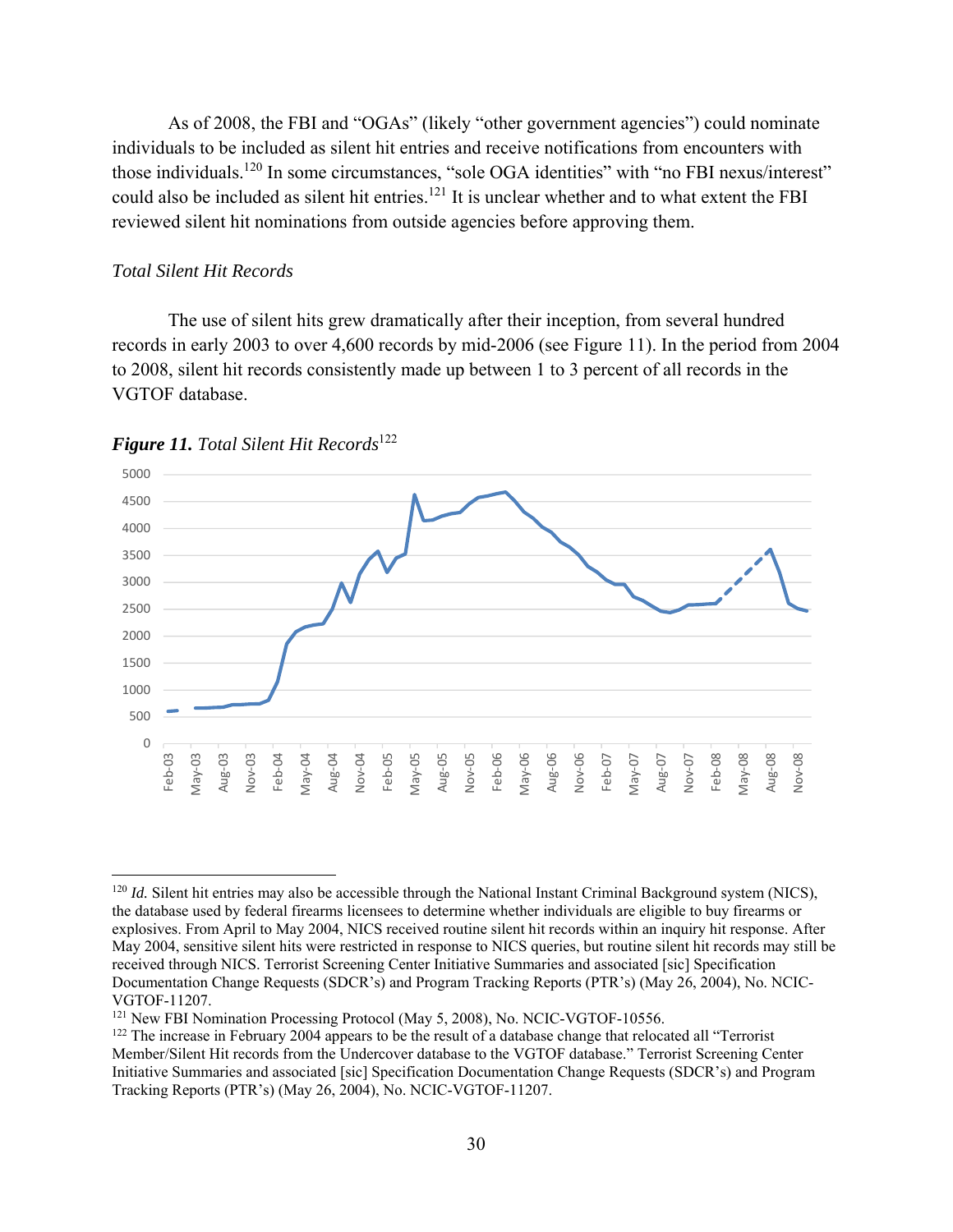#### *International versus Domestic Silent Hits*

In terms of total numbers, the vast majority of silent hit records are international (see Figure 12). However, silent hit entries account for a much larger proportion of domestic entries than of international entries. In the period from 2005 to 2008, between 21.0 and 25.4 percent of domestic entries were silent hit entries, compared to between 1.0 and 2.4 percent of international entries.



*Figure 12. International versus Domestic Silent Hit Records* 

## **C. Fewer Procedural Protections**

 $\overline{a}$ 

Because silent hits are kept secret even from local law enforcement, they present an additional layer of due process concerns. First, silent hits undergo less review internally. Regular, non-silent hit subjects are required to be referred to the Office of the General Counsel and the Inspection Division of the FBI as a potential matter for Intelligence Oversight Board (IOB) review when the subject remains in the VGTOF/KST database after the FBI investigation is closed and is nominated solely by the FBI. Silent hits, on the other hand, "are not considered potential IOBs" and are not referred for such review.<sup>123</sup>

Second, it is nearly impossible for an individual to challenge or seek redress for erroneous placement on the silent hit list. Generally, the government does not disclose whether an individual is on a terrorist watchlist. Nevertheless, in some instances, individuals who are

<sup>&</sup>lt;sup>123</sup> Communications from Counterterrorism to All Field Offices (July 14, 2008), No. NCIC-VGTOF-10880.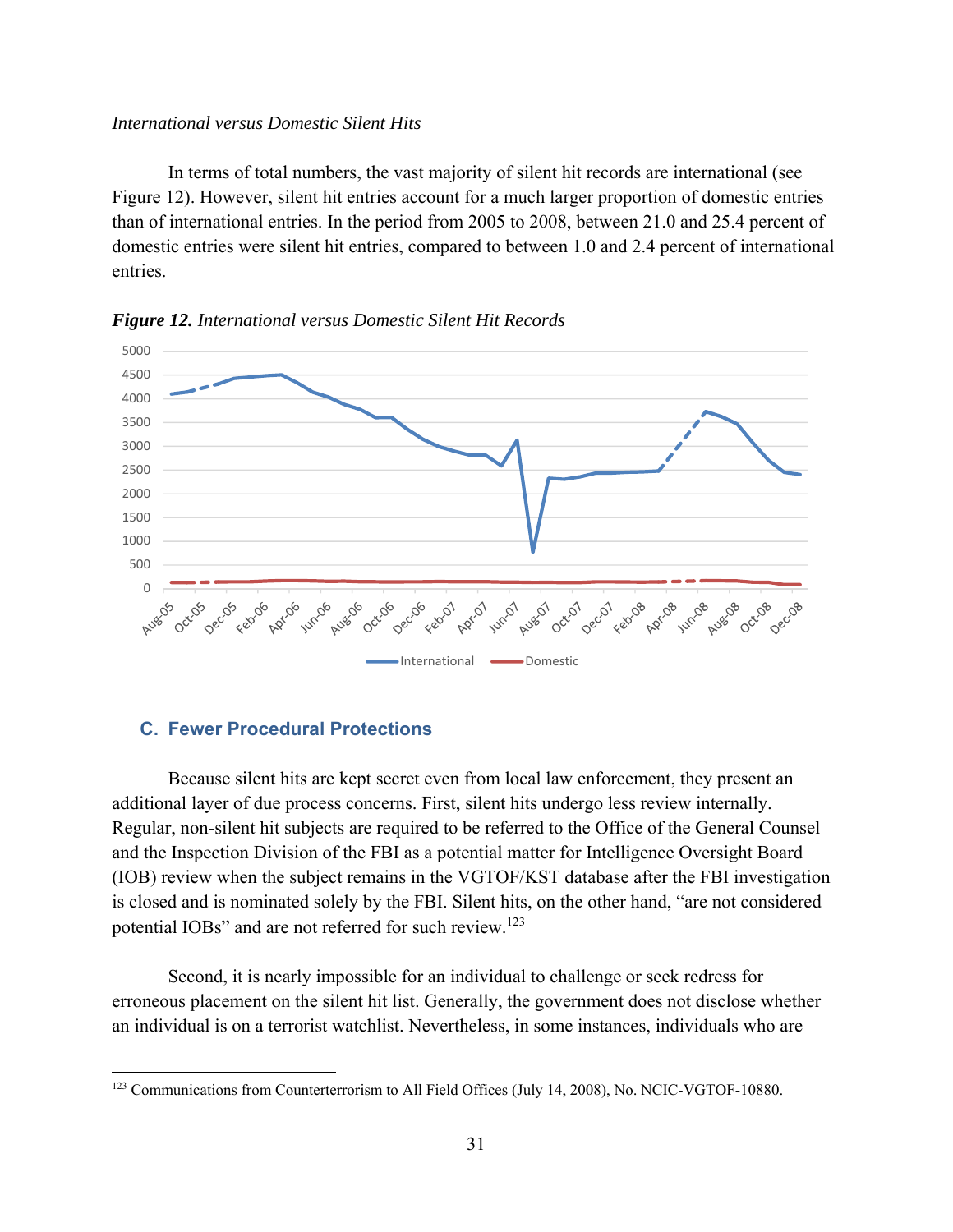designated as regular (i.e., non-silent) hits in VGTOF/KST have become aware of their likely inclusion on the watchlist through encounters with law enforcement, allowing them to at least file complaints for redress.<sup>124</sup> By contrast, individuals who are the subjects of silent hit entries have no way of knowing that they are watchlisted, making any challenge to their watchlist status highly unlikely.

## **VI. REDRESS**

Obtaining redress for erroneous inclusion on VGTOF/KST is extremely difficult:

- The government does not confirm whether individuals who suspect that they have been adversely affected by placement on a watchlist are, in fact, watchlisted.<sup>125</sup>
- The procedure for challenging erroneous inclusion on the terrorist watchlist is opaque, one-sided, and non-participatory.
	- o Individuals can submit complaints only if they come to suspect, through encounters with law enforcement officers or other government officials, that they are included on the watchlist.
	- o Individuals cannot review or refute any information underlying their placement on the watchlist.
	- o Individuals are not granted a hearing at which they could establish their credibility before a neutral decision maker.
	- o Individuals never receive a confirmation that erroneous information has been removed from watchlist-related files.

Until 2005, the government had no redress process in place for individuals who were erroneously placed on the watchlist.<sup>126</sup> In January 2005, the TSC established a formal redress procedure through which screening agencies could refer individual complaints to the TSC.<sup>127</sup> In

<sup>&</sup>lt;sup>124</sup> See the discussion in Section VI on obtaining redress.

 $125$  The only exception to this policy resulted from litigation challenging the No Fly List redress procedure, which a federal court found unconstitutional in June 2014. *See* Latif v. Holder, 28 F. Supp. 3d 1134 (D. Or. 2014). Under the government's revised policy, instituted in April 2015, a U.S. person who purchases a ticket, is denied boarding at the airport, subsequently applies for redress through the Department of Homeland Security's Traveler Redress Inquiry Program, and is on the No Fly List after a redress review, will receive a letter disclosing that status on the No Fly List. If the individual opts to receive and/or submit further information, the government will provide a second response that includes an unclassified summary of reasons (of varying specificity and length) for the individual's inclusion on the No Fly List. *See* Notice Regarding Revisions to DHS TRIP Procedures, Latif v. Holder, No. 10- 750-BR, ECF No. 197 (D. Or. Apr. 13, 2015). The plaintiffs in *Latif* have also challenged the revised redress process as inadequate under the Due Process Clause.

<sup>126 2007</sup> OIG REPORT, *supra* note 19, at 45.

<sup>&</sup>lt;sup>127</sup> 2013 WATCHLISTING GUIDANCE 1.67.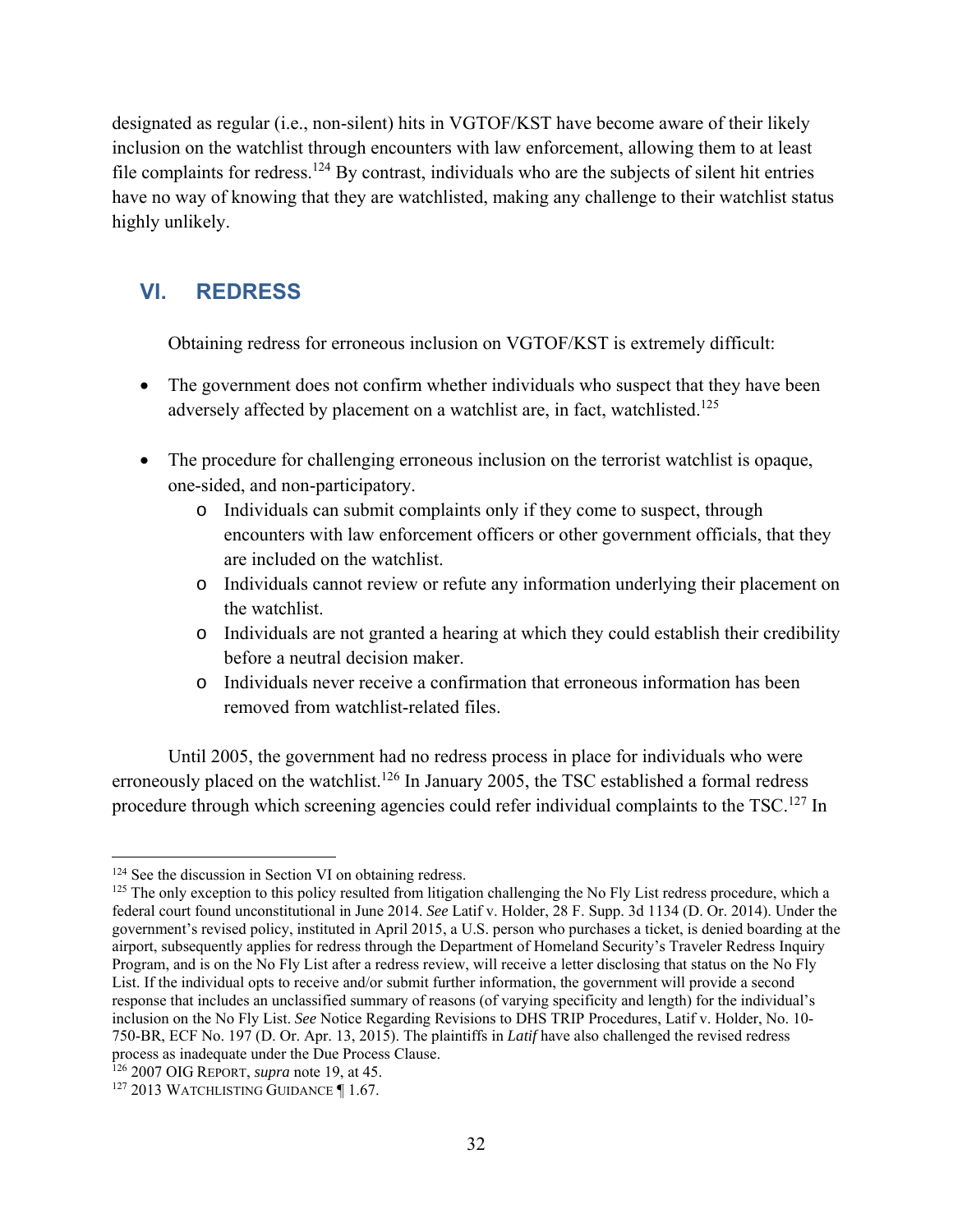September 2007, agencies involved in the watchlist process executed a "Redress Memorandum of Understanding" to coordinate a redress process.<sup>128</sup>

When an individual files a redress complaint, the screening agency—the agency that conducted the terrorist screening, for example airport security—forwards the complaint to the TSC.129 TSC's Redress Office then determines whether the complaint is related to a TSDB record, including whether the complainant is a watchlisted individual or "merely a near-match to a watchlist record."130 If the complainant is the watchlisted individual, TSC's Redress Office coordinates with the nominating agency in determining whether the individual continues to meet the standards for remaining on the watchlist, and it can remove or modify the watchlist entry accordingly. The TSC has the final say on redress disposition.<sup>131</sup> The screening agency sends a formal response to the complainant.<sup>132</sup> An individual could try to file an administrative appeal through the screening agency where the agency makes such appeals available.<sup>133</sup> The TSC may then release or update the watchlist information. It is unclear if anyone has appealed a redress disposition successfully.<sup>134</sup>

As of February 2007, it took the TSC an average of over two months to review a redress inquiry, and 28 percent of reviews lasted more than 90 days.<sup>135</sup> The TSC did not have explicit guidelines for timeliness in redress procedures as of that date.<sup>136</sup>

The Department of Homeland Security's Traveler Redress Inquiry Program (DHS TRIP) addresses redress complaints related to watchlist issues that arise during travel screening, including airport screening by the Transportation Security Administration and border screening conducted by Customs and Border Protection.137

## **CONCLUSION**

 This White Paper pieces together previously unknown details about the federal government's VGTOF/KST watchlist by synthesizing public materials and FOIA documents obtained from the FBI. However, because the FOIA documents are not comprehensive and only provide information until 2009, a number of informational gaps remain. For example, the

- <sup>133</sup> *Id.* at 57.
- <sup>134</sup> *Id.* 135 *Id.* at 54.
- <sup>136</sup> *Id.* at 55-56.

 $128$  *Id.*  $\llbracket 1.68$ .

<sup>129</sup> *Id.* ¶ 1.67.

<sup>130</sup> *Id.* ¶ 1.69.

<sup>131 2007</sup> OIG REPORT, *supra* note 19, at 51.

<sup>132</sup> *Id.* 

<sup>137 2013</sup> WATCHLISTING GUIDANCE ¶ 1.71.